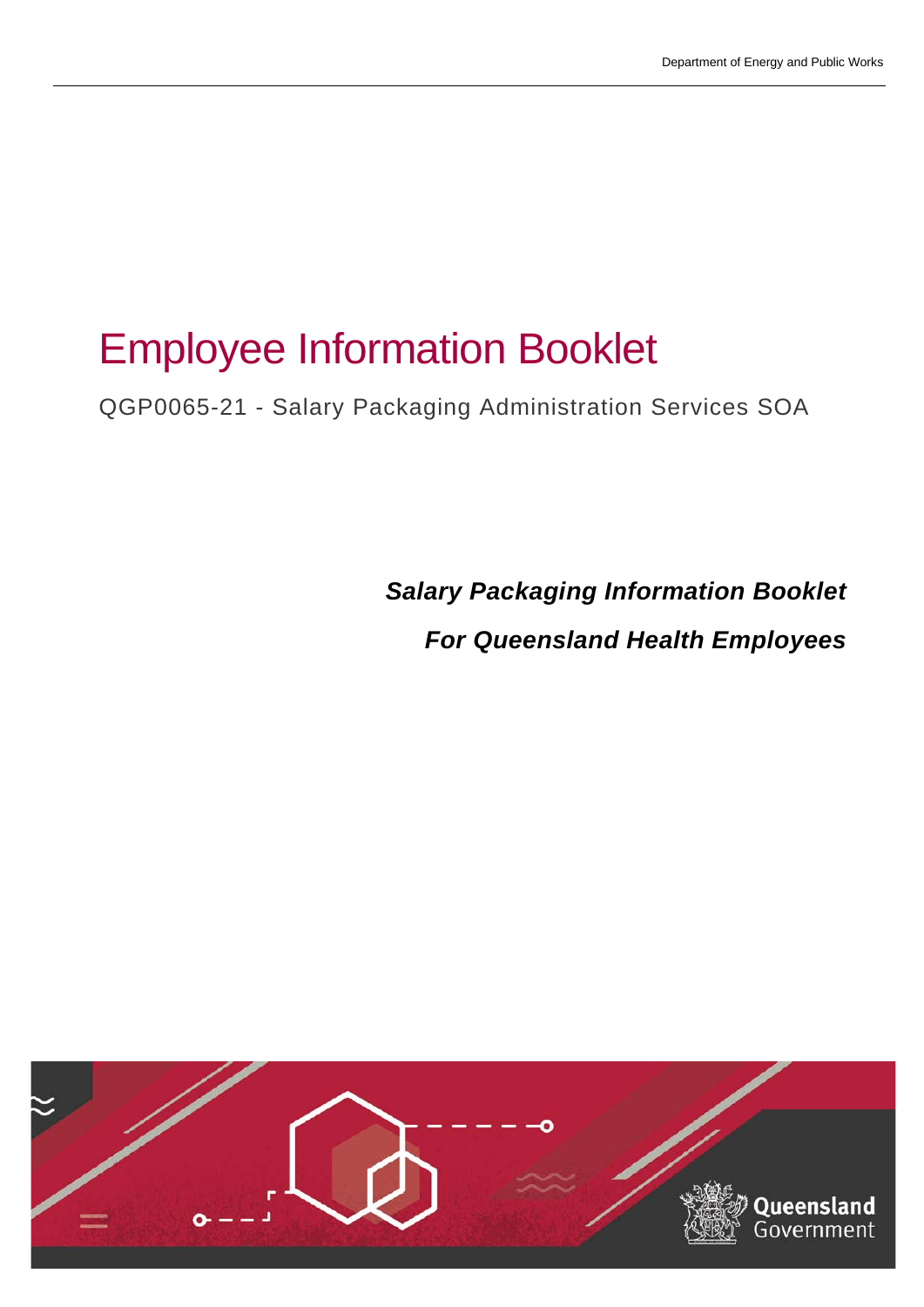### Contents

| 1.               |                                                                                               |  |
|------------------|-----------------------------------------------------------------------------------------------|--|
|                  |                                                                                               |  |
|                  |                                                                                               |  |
|                  |                                                                                               |  |
| 2.               |                                                                                               |  |
| 3.               |                                                                                               |  |
| 4.               |                                                                                               |  |
| 5.               |                                                                                               |  |
| 6.               |                                                                                               |  |
|                  |                                                                                               |  |
|                  |                                                                                               |  |
|                  |                                                                                               |  |
| $\overline{7}$ . |                                                                                               |  |
|                  |                                                                                               |  |
|                  |                                                                                               |  |
| 8.               |                                                                                               |  |
| 9.               |                                                                                               |  |
| 10 <sub>1</sub>  |                                                                                               |  |
| 11.              |                                                                                               |  |
|                  |                                                                                               |  |
|                  |                                                                                               |  |
| 12.              |                                                                                               |  |
| 13.              |                                                                                               |  |
| 14.              |                                                                                               |  |
| 15.              |                                                                                               |  |
| 16.              |                                                                                               |  |
| 17.              |                                                                                               |  |
|                  |                                                                                               |  |
|                  |                                                                                               |  |
|                  |                                                                                               |  |
|                  |                                                                                               |  |
|                  | FBT exemption cap eligibility (only applicable to hospital and QAS employees)20               |  |
|                  |                                                                                               |  |
| 18.              |                                                                                               |  |
| 19.              |                                                                                               |  |
| 20.              | Non-salary packaged taxable fringe benefits (applicable only to hospital & QAS employees). 21 |  |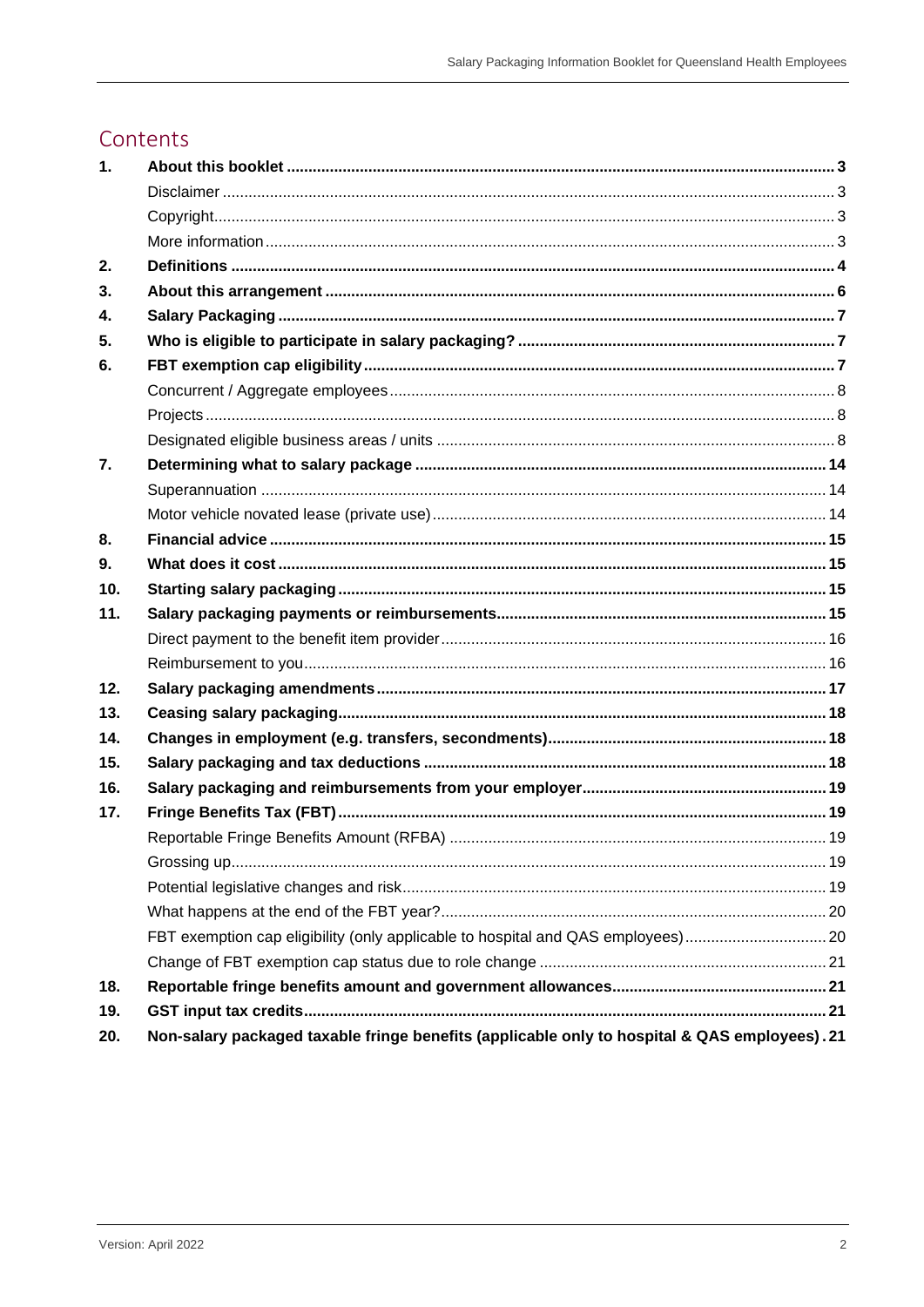## <span id="page-2-0"></span>**1. About this booklet**

#### <span id="page-2-1"></span>**Disclaimer**

This booklet provides information on salary packaging administration services. It has been written specifically for you as an employee of Queensland Health.

Salary packaging is allowed under the *Income Tax Assessment Act 1997* and *Fringe Benefits Tax Assessment Act 1986 (*Cth) and through the standing offer arrangement QGP0065-21 with the Queensland Government.

The information contained in publications relating to salary packaging has been prepared for general information purposes only, without taking into consideration any individual circumstances. Before acting on any of the information contained within the salary packaging publications, you should consider your objectives, financial situation and needs, and if necessary, take the appropriate legal, financial or other professional advice based upon your own particular circumstances.

The contents of salary packaging publications should be read carefully to ensure you understand the salary packaging arrangement and the benefit item profiles. The Queensland Government takes no responsibility for any adverse outcomes that may result from an employee deciding to enter into any salary packaging agreement.

The Queensland Government strongly recommends you obtain independent financial advice before entering into a salary packaging agreement.

### <span id="page-2-2"></span>**Copyright**

© State of Queensland (Department of Energy and Public Works) 2022. All rights reserved.

This document may be reproduced, transmitted or stored, in electronic form or otherwise, for the purpose of training, educational and advice purposes associated with this document. Otherwise, no part of this document may be produced by any process, electronic or otherwise, in any material form or transmitted to any other person or stored electronically in any form, without prior written permission of the copyright holder, except as permitted under the *Copyright Act 1968 (Cth).*

Any use of this document will be at the risk of the user. Any inquiries relating to the reproduction of these conditions should be directed to:

Deputy Director-General, Queensland Government Procurement Department of Energy and Public Works GPO Box 123 Brisbane Qld 4001

#### <span id="page-2-3"></span>**More information**

#### **Queensland Contracts Directory (QCD)**

More information about QGP0065-21 – [Salary Packaging Administrative Services SOA](http://qcd.govnet.qld.gov.au/Pages/Details.aspx?RecID=2189) is available from QCD (http://qcd.govnet.qld.gov.au/Pages/Details.aspx?RecID=2189).

#### <span id="page-2-4"></span>**Salary Packaging Administrators**

Salary Packaging Administrators' host a range of information to support employees on their Queensland Government dedicated salary packaging websites:

| Remuneration Services (Qld) Pty Ltd (RemServ) Smartsalary Pty Limited (Smartsalary) |                                 |
|-------------------------------------------------------------------------------------|---------------------------------|
| https://www.remservsalarypackage.com.au/                                            | https://qld.smartsalary.com.au/ |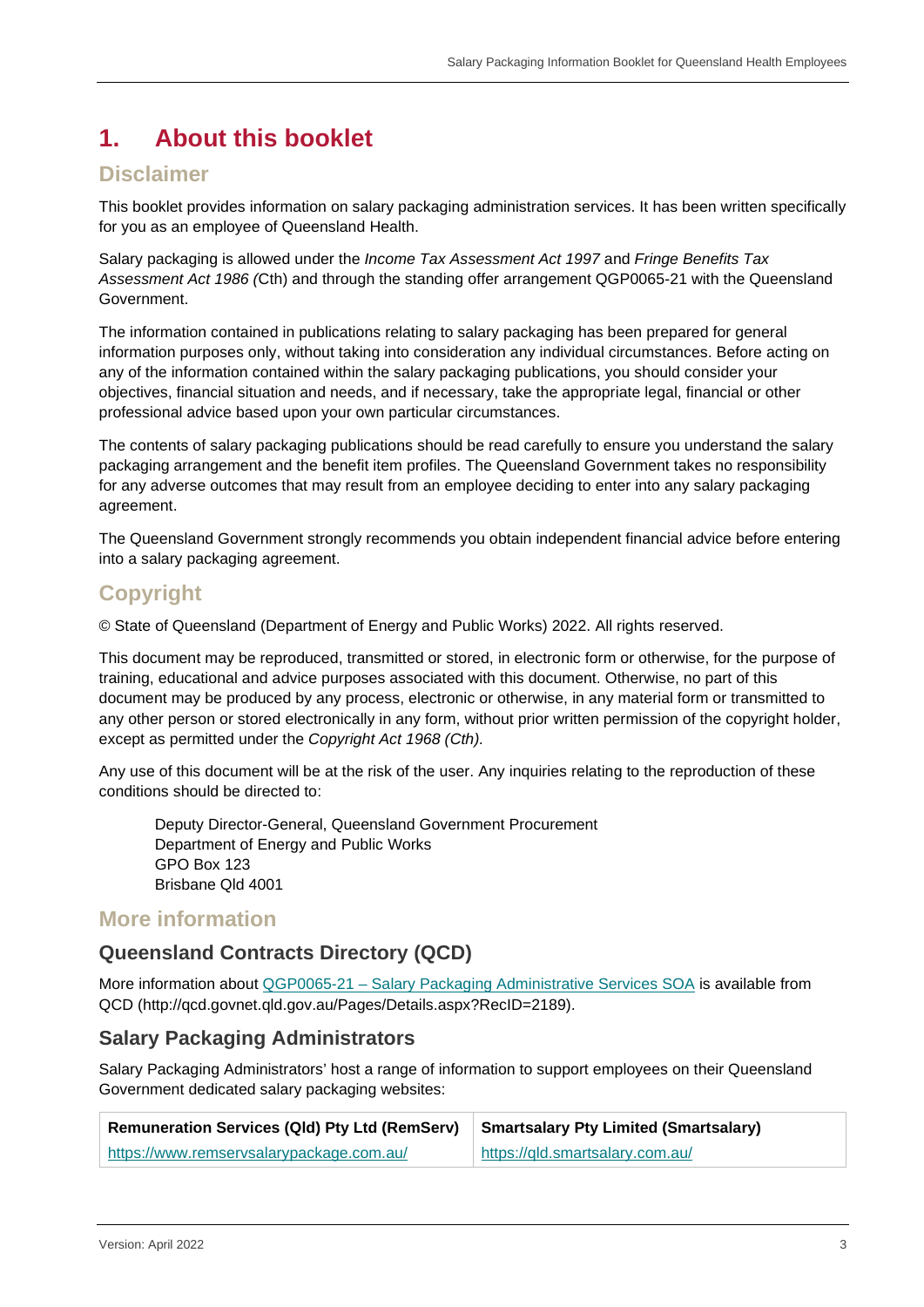# <span id="page-3-0"></span>**2. Definitions**

| <b>ATO</b>                          | <b>Australian Taxation Office</b>                                                                                                                                                                                                                                                                                                                                      |  |  |
|-------------------------------------|------------------------------------------------------------------------------------------------------------------------------------------------------------------------------------------------------------------------------------------------------------------------------------------------------------------------------------------------------------------------|--|--|
| <b>Benefit items</b>                | items available for salary packaging by the employee which have been approved<br>by CBRC                                                                                                                                                                                                                                                                               |  |  |
| <b>Business day</b>                 | between 9am and 5pm on a weekday other than a Saturday, Sunday or public<br>holiday                                                                                                                                                                                                                                                                                    |  |  |
| <b>CBRC</b>                         | <b>Cabinet Budget Review Committee</b>                                                                                                                                                                                                                                                                                                                                 |  |  |
| <b>Employee</b>                     | the person employed by the Employer                                                                                                                                                                                                                                                                                                                                    |  |  |
| <b>Employer</b>                     | Queensland Government agencies, Queensland Government bodies, including<br>statutory authorities and government-owned organisations and entities as defined<br>by the Financial Accountability Act 2009 and the Government Owned<br>Corporations Act 1993                                                                                                              |  |  |
| <b>Family member</b>                | comprises of:<br>the employee's spouse<br>$\bullet$<br>a child, ex-nuptial child, step-child, adopted child, ex-foster child of the<br>employee or employee's spouse<br>a parent, grandparent, grandchild, sister or brother of the employee                                                                                                                           |  |  |
| <b>FBT</b>                          | Fringe Benefits Tax as defined under FBT legislation                                                                                                                                                                                                                                                                                                                   |  |  |
| <b>FBT legislation</b>              | the Fringe Benefits Tax Assessment Act 1986 and any related tax imposition Act;<br>includes any legislation which is enacted to validate, recapture or recoup the tax<br>imposed by any such Acts                                                                                                                                                                      |  |  |
| <b>FBT concessional</b><br>employer | an employer with employees eligible for the FBT exemption cap                                                                                                                                                                                                                                                                                                          |  |  |
| <b>FBT exemption cap</b>            | a capped FBT exemption which allows for concessional FBT treatment under the<br>respective provisions of the Fringe Benefits Tax Assessment Act 1986 and<br>includes those FBT exemption caps for public hospitals (currently \$17,000<br>grossed up), ambulance services (currently \$17,000 grossed up), and Legal Aid<br>Queensland (currently \$30,000 grossed up) |  |  |
| <b>FBT</b> year                     | The FBT year runs from 1 April to 31 March                                                                                                                                                                                                                                                                                                                             |  |  |
| <b>Grossed up taxable</b><br>value  | means grossing up the taxable value of a fringe benefit to ensure the same tax is<br>paid as a cash salary and includes the Medicare levy. The gross up rate is either<br>2.0802 (where there is an entitlement to a GST input tax credit) or 1.8868 (where<br>there is no entitlement to a GST input tax credit)                                                      |  |  |
| <b>GST</b>                          | goods and services tax imposed by or through the GST legislation                                                                                                                                                                                                                                                                                                       |  |  |
| <b>GST input tax credit</b>         | the amount of GST payable in respect of any taxable supply, calculated at the rate<br>of GST applicable at the time                                                                                                                                                                                                                                                    |  |  |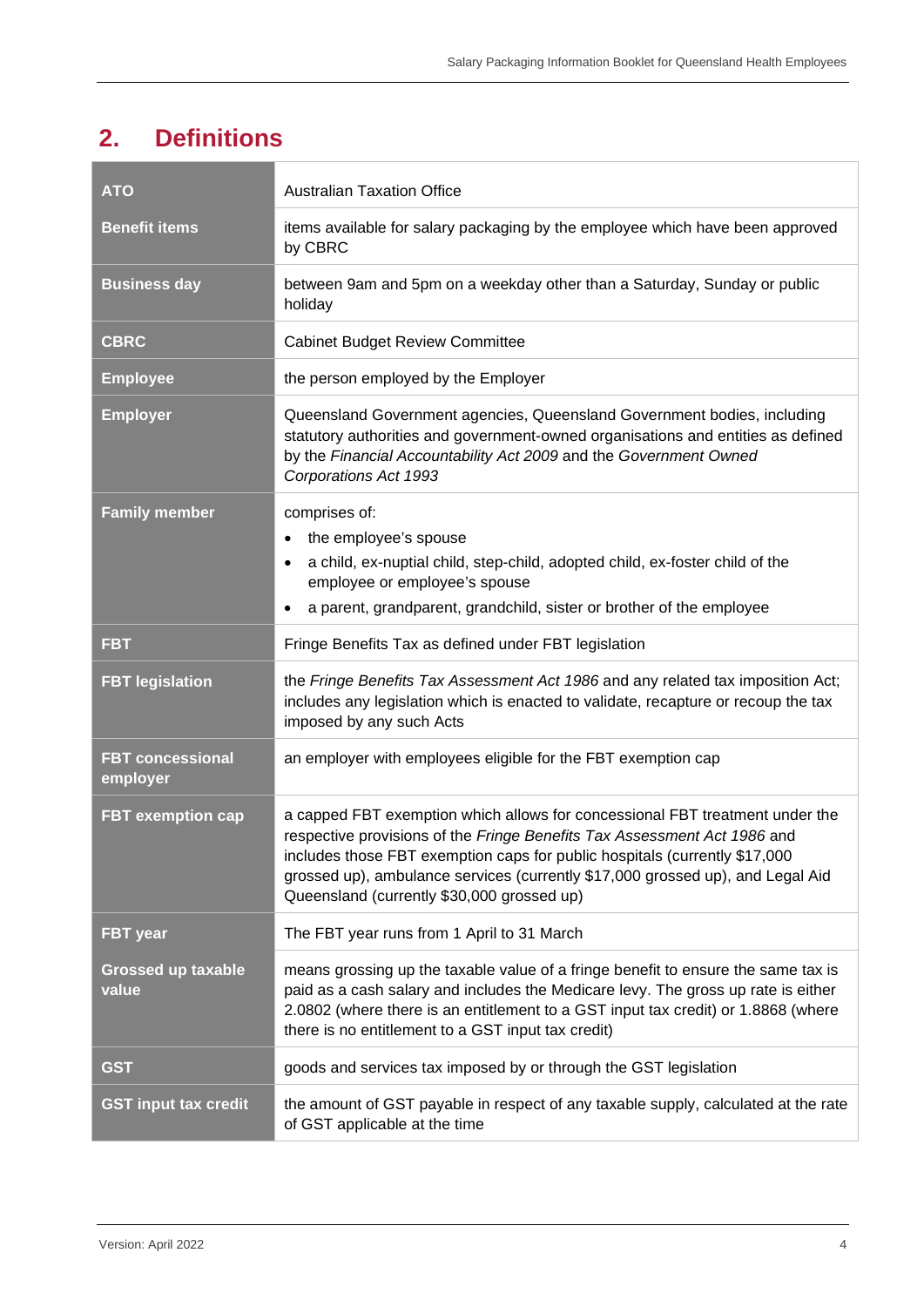| <b>GST legislation</b>                             | A New Tax System (Goods and Services Tax) Act 1999 and any related tax<br>imposition Act (whether imposing tax as a duty of customs excise or otherwise)<br>and includes any legislation which is enacted to validate, recapture or recoup the<br>tax imposed by any such Acts                                                                                                                                                        |  |  |
|----------------------------------------------------|---------------------------------------------------------------------------------------------------------------------------------------------------------------------------------------------------------------------------------------------------------------------------------------------------------------------------------------------------------------------------------------------------------------------------------------|--|--|
| <b>GUTV</b>                                        | abbreviation for grossed up taxable value                                                                                                                                                                                                                                                                                                                                                                                             |  |  |
| <b>Non-salary packaging</b><br>fringe benefits     | any fringe benefit that the employer provides or results from other means than via<br>salary packages administered by the Salary packaging administrators. Non-salary<br>packaging fringe benefits may include, but are not limited to, home garaging of a<br>pool car, private use of a work car, housing assistance, remote area holiday<br>travel, living away from home allowances and salary overpayment loan fringe<br>benefits |  |  |
| <b>Novated lease</b>                               | the lease of a vehicle between the employer, employee and the finance company                                                                                                                                                                                                                                                                                                                                                         |  |  |
| <b>Payment</b>                                     | the payment of an expense incurred by the employee in respect of salary<br>packaged benefit item/s in an employee's salary packaging agreement                                                                                                                                                                                                                                                                                        |  |  |
| <b>Payroll office</b>                              | the employer's area within or external to their organisation that is responsible for<br>payroll functions/systems                                                                                                                                                                                                                                                                                                                     |  |  |
| <b>Pre-tax income</b>                              | the salary received by the employee before deduction of income tax                                                                                                                                                                                                                                                                                                                                                                    |  |  |
| <b>Principal</b>                                   | the State of Queensland (acting through Department of Energy and Public Works<br>- Queensland Government Procurement)                                                                                                                                                                                                                                                                                                                 |  |  |
| <b>Reimbursement</b>                               | the repayment of an expense incurred by the employee in respect of salary<br>packaged benefit item/s in an employee's salary packaging agreement                                                                                                                                                                                                                                                                                      |  |  |
| <b>Salary packaged</b><br>amount                   | the amount of salary specified by the employee and advised to the Salary<br>packaging administrator for the duration/term of their salary packaging                                                                                                                                                                                                                                                                                   |  |  |
| <b>Salary packaging</b>                            | an agreement between the employee and the employer which allows an<br>employee's salary to be taken as benefits before tax (payments made by the<br>employer on behalf of the employee for benefits in lieu of salary), in accordance<br>with Australian Taxation office guidelines expressed in Taxation Ruling TR<br>2001/10                                                                                                        |  |  |
| <b>Salary packaging</b><br>account                 | the account where salary packaged amounts are held for the processing of salary<br>packaging reimbursements and/or payments                                                                                                                                                                                                                                                                                                           |  |  |
| <b>Salary packaging</b><br>administration fee      | the fees the Salary packaging administrator charges the employee and receives in<br>accordance with standing offer arrangement QGP0065-21 from the employer on<br>behalf of the employee for administering the salary packaging arrangement                                                                                                                                                                                           |  |  |
| <b>Salary Packaging</b><br><b>Administrator</b>    | the person, business, corporation or other entity which enters into the standing<br>offer arrangement QGP0065-21 with the Queensland Government to be a<br>provider of salary packaging administrative services for the employer; also<br>referred to in this guide as Salary Packaging Administrator                                                                                                                                 |  |  |
| <b>Standing offer</b><br>arrangement<br>QGP0065-21 | the entire salary packaging arrangement between the Principal and the Salary<br>Packaging Administrators                                                                                                                                                                                                                                                                                                                              |  |  |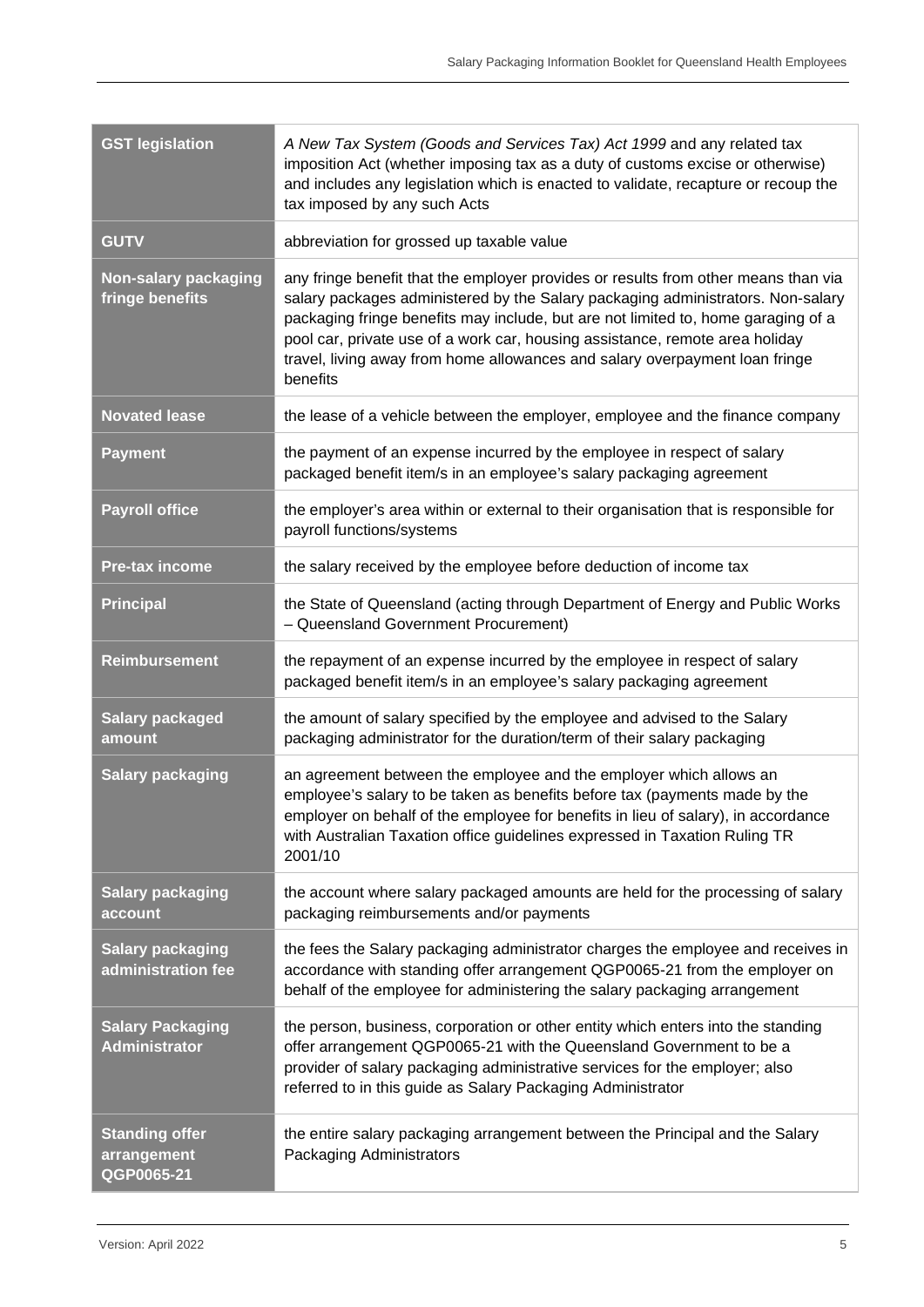### <span id="page-5-0"></span>**3. About this arrangement**

Queensland Government Procurement (QGP) established Standing Offer Arrangement QGP0065-21 (*new*) for the provision of salary packaging administration services.

The new Salary Packaging Administration Services SOA (QGP0065-21) replaces the previous SOA PTD0027-16.

This arrangement commenced on 1 April 2022 and is due to expire on 31 March 2026. The successful Salary Packaging Administrators available via the SOA are:

- Remuneration Services (Qld) Pty Ltd (**RemServ)** 1300 304 010 or<http://www.remservsalarypackage.com.au/>
- **Smartsalary Pty Ltd** 1300 218 598 or [https://qld.smartsalary.com.au/.](https://qld.smartsalary.com.au/)

Both Suppliers were on the previous SOA.

Since July 2016 Queensland Health employees have a choice of Salary Packaging Administrators. Visiting medical officers (VMOs) were able to join this SOA from 1 April 2022.

With the choice of two a Salary Packaging Administrators, all Queensland Health employees are able to only:

- Choose either of the two Salary Packaging Administrators under the arrangement.
- Salary package with only one of the two Salary Packaging Administrators per FBT year.
- Transition between the Salary Packaging Administrators at any time, with requests processed twice a year, on 1 April and 1 November (Transition Effective Date).

Participation in salary packaging is strictly voluntary and at the sole risk to the employee.

The Queensland Government **strongly recommends** that you obtain independent financial advice.

QGP at its entire discretion may introduce different transition procedures.

Transitioning is the only way employees can move between Salary Packaging Administrators. Employees transitioning between Salary Packaging Administrators must repay any outstanding FBT liability and/or Bus Travel Benefit debt prior to transition.

Employees must not use other methods to move between Salary Packaging Administrators. This would increase their risk of incurring an FBT liability and may also have their salary packaging agreement terminated.

Employees commencing salary packaging must disclose to their Salary Packaging Administrator if they have salary packaged previously in that FBT year. This is important to avoid the possibility of incurring a personal FBT liability.

It should be noted that Queensland Health employees (i.e. incorporating the Department of Health, all Hospital and Health Services, and Queensland Ambulance Service) may maintain salary packaging arrangements with only one Salary Packaging Administrators at a time. For example, an employee holding roles within Health and Queensland Ambulance Service (QAS) concurrently may maintain salary packaging arrangements with only one Salary Packaging Administrators at a time for both roles.

Employees commencing salary packaging must disclose to their Salary Packaging Administrator if they have salary packaged previously in that FBT year. This is important to avoid the possibility of incurring a personal FBT liability.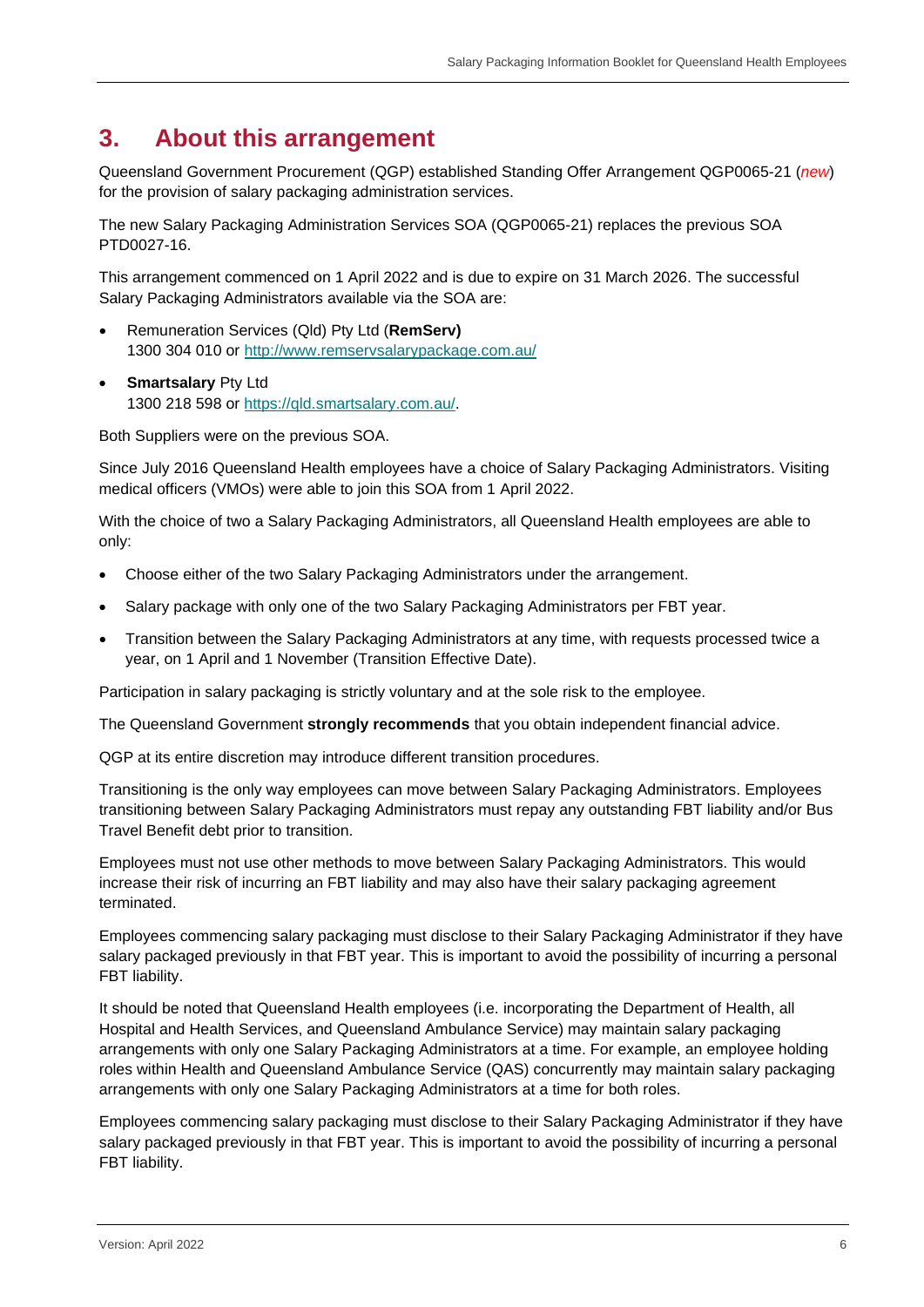### <span id="page-6-0"></span>**4. Salary Packaging**

Participation in salary packaging is strictly voluntary and at the sole risk to the employee.

**The Queensland Government strongly recommends you obtain independent financial advice before entering into a salary packaging agreement.**

Salary packaging can be a tax effective way of receiving your salary as a combination of income and benefits. Salary packaging allows you to deduct some of your pre-tax income and use it to pay for benefits.

By reducing your pre-tax income you can reduce the amount of income tax you pay and increase the amount you take home each fortnight.

Salary packaging and the benefits paid for with pre-tax income are subject to Commonwealth FBT legislation. This legislation may change from time to time and affect the salary packaging arrangements you have in place.

Your own circumstances will determine whether salary packaging will benefit you. There are tax implications which will make some benefit items unattractive for some employees, so it is important to discuss your chosen benefits with your financial adviser.

The FBT consequences for employees will largely depend on eligibility or not for the FBT exemption cap.

Full FBT benefits are viable only for employees eligible to access the [FBT exemption cap.](#page-6-2) FBT exempt and concessional benefits are viable options for all employees.

### <span id="page-6-3"></span><span id="page-6-1"></span>**5. Who is eligible to participate in salary packaging?**

You are eligible to participate in salary packaging if your employment is:

- permanent full or part-time
- temporary full or part-time
- long-term casual.

Casual employees are not normally eligible to participate in salary packaging, however long term casuals (i.e. employed on a regular and systematic basis for 12 months or more) with a reasonable expectation of ongoing employment (as per s 72(8) of the *Industrial Relations Act 1999*) are eligible to package after 12 months' employment.

The above criteria determine eligibility only for participation in salary packaging. This is **not** the same as eligibility to access the FBT exemption cap.

The FBT consequences for employees will differ depending on their eligibility for the [FBT exemption cap.](#page-6-2) To be eligible for the FBT exemption cap you must be employed in a designated public hospital business area or with the Queensland Ambulance Service.

### <span id="page-6-2"></span>**6. FBT exemption cap eligibility**

Eligibility for the public hospital and public ambulance services FBT exemption caps is purely a matter determined under the FBT legislation. It is your responsibility to confirm your eligibility or otherwise for the FBT exemption cap with your payroll or human resources office.

It should be noted that employees have no entitlements or status as such in this regard. The FBT exemption cap is a taxation concession for limited categories of employers under the requirements of the FBT legislation.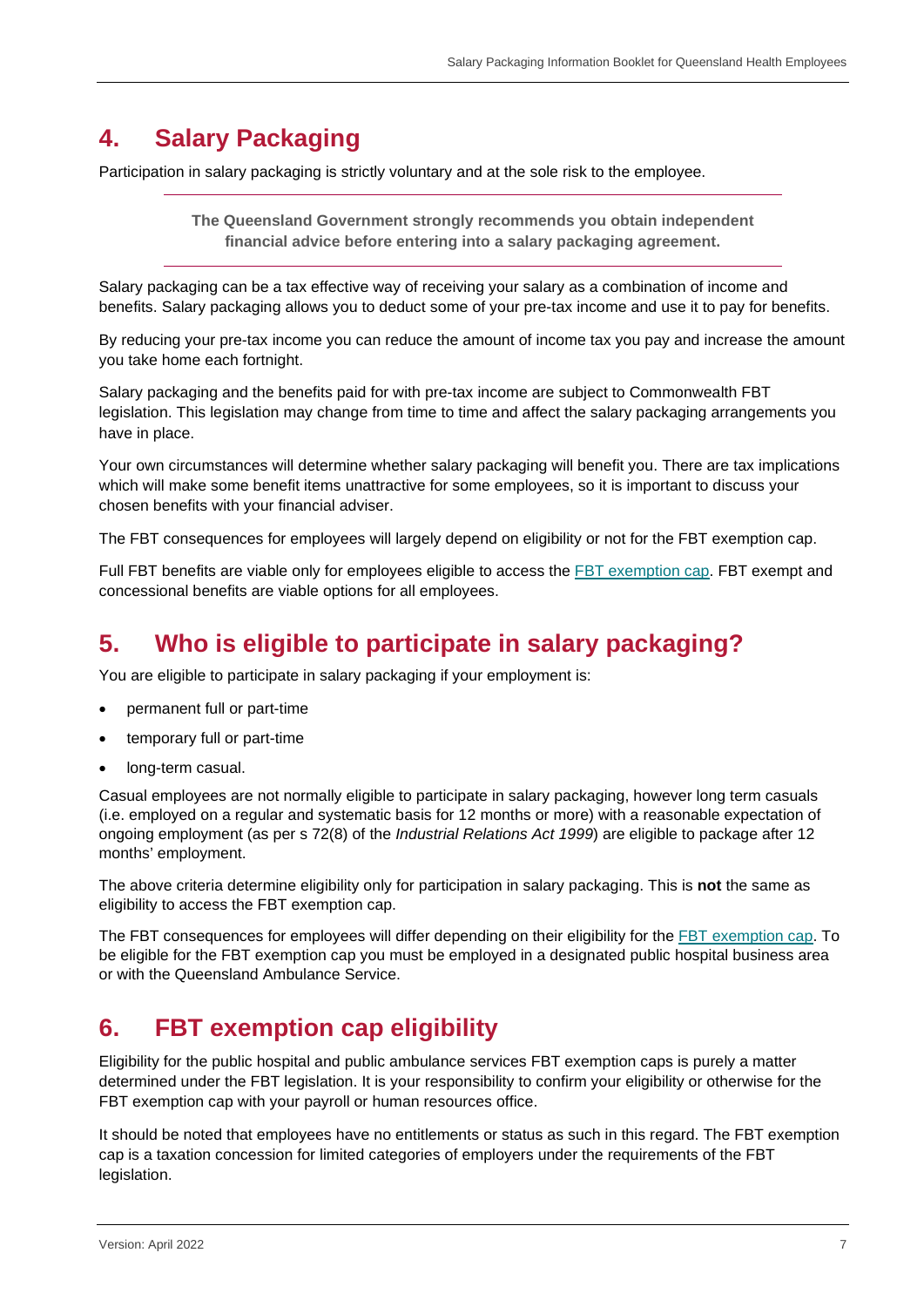Employees are potentially able to achieve a tax saving through paying for benefit items with pre-tax salary through the salary packaging arrangements.

It is the benefits provided to an employee that will be eligible for the capped exemption, and only where the employee works exclusively in and for designated eligible business areas as set out below.

#### <span id="page-7-0"></span>**Concurrent / Aggregate employees**

A concurrent or aggregate employee is one who holds more than employment assignment within Queensland Health at the same time.

The ATO's view in respect of concurrent positions changed in June 2015 from that previously held. Previously, the ATO's view was the applicability of the FBT exemption cap was tested against the totality of the employee's employment arrangements. This meant that to be eligible overall, all positions held by a concurrent or aggregate employee had to be eligible. The totality of concurrent and aggregate employees' working arrangements in Queensland Health had to be within designated public hospital business areas and QAS.

The ATO's current view is that the FBT exemption cap should now be considered in relation to each separate position the employee is working in.

If you occupy more than one position concurrently, and for example, one position is eligible and the other is not, you may be able to salary package your pay from the eligible position for taxable items (assuming you remain working in this position when you receive the salary packaging benefits).

However, your pay from the ineligible position cannot be salary packaged towards taxable items without incurring FBT.

To apply the FBT exemption cap to a novated lease, you would need to salary package the pre-tax component from the eligible position only. If you were to salary package from both positions the FBT cap could not be applied to the novated lease.

It should be noted that under no circumstances will a Queensland Health employee be eligible for more than one FBT cap per FBT year with Queensland Health. This is because Queensland Health is the employer for FBT purposes and incorporates the Department of Health, all HHSs, and QAS, regardless of certain HHSs being prescribed employers for employment purposes.

To remove any doubt, if you hold positions concurrently in a public hospital business area and in QAS, you would be eligible for no more than one FBT cap per FBT year. This will always be the case even if you have separate salary packaging accounts for Health and QAS with your Salary Packaging Administrator.

#### <span id="page-7-1"></span>**Projects**

Where a project is under the management and control of an ineligible business area (e.g. Office of the Director General), the project will be treated as ineligible for the FBT exemption cap. This is due to you working for an ineligible area, and therefore cannot be regarded as working in and for the eligible area (e.g. a public hospital). Issues surrounding cost centres, budgets, payroll office, and physical location are irrelevant.

Where the project is genuinely under the management and control of an eligible business area and part of its normal business functions, the project will be treated as eligible for the FBT exemption cap.

#### <span id="page-7-2"></span>**Designated eligible business areas / units**

The following business areas of Queensland Health are designated as eligible for application of the public hospitals or public ambulance services FBT exemption cap in accordance with the *Fringe Benefits Tax Assessment Act 1986*.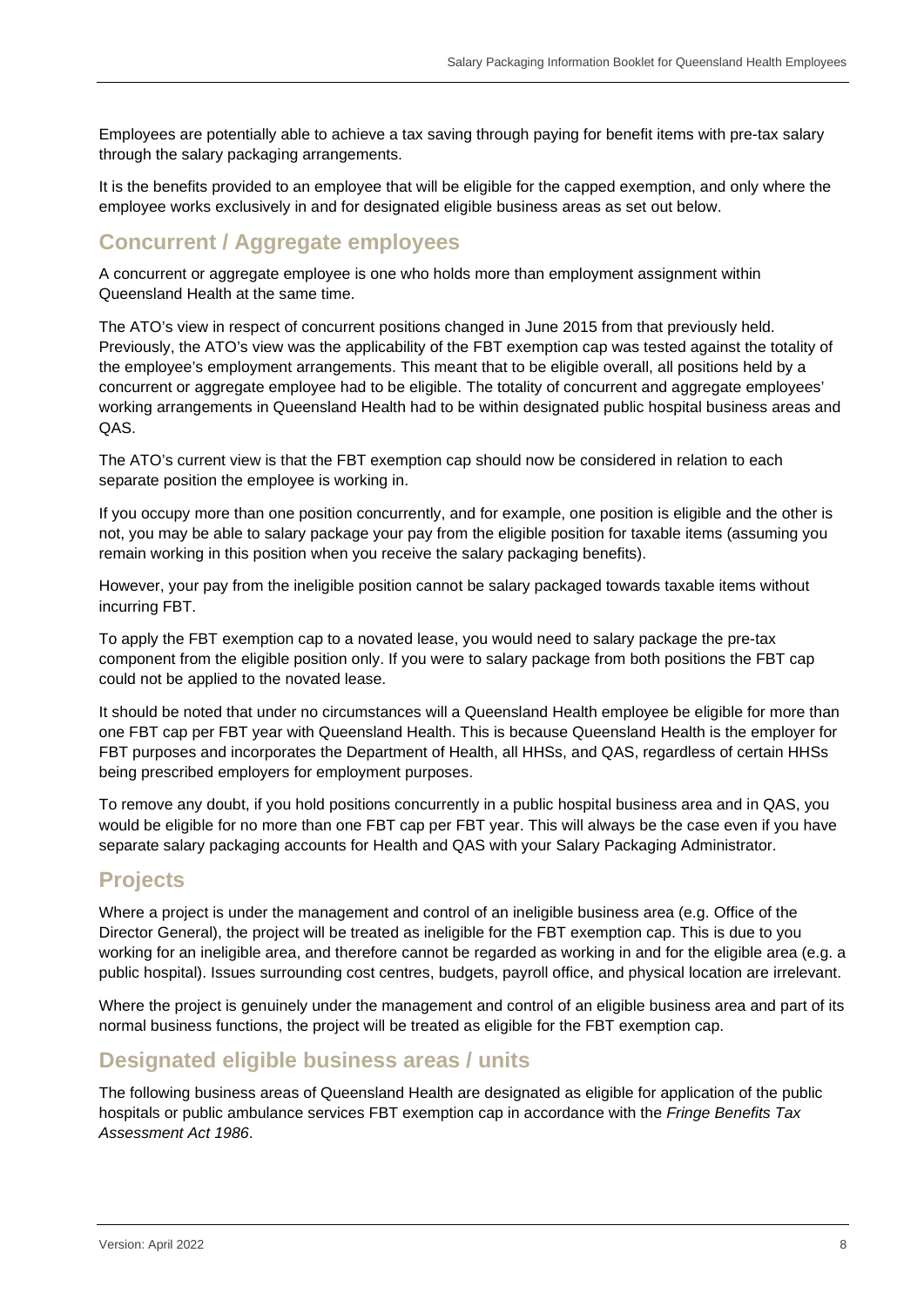The below table is subject to change due to organisational and functional changes to business areas and is therefore periodically reviewed and is current as at **1 September 2021**:

| <b>Category</b> | <b>Designated Eligible Business Areas</b>                                                                          |                                                                                   | <b>Comments</b>                                           |                                                     |                                                                                                                                                                                                                                            |
|-----------------|--------------------------------------------------------------------------------------------------------------------|-----------------------------------------------------------------------------------|-----------------------------------------------------------|-----------------------------------------------------|--------------------------------------------------------------------------------------------------------------------------------------------------------------------------------------------------------------------------------------------|
| 1.1             | QAS                                                                                                                |                                                                                   |                                                           | Queensland Ambulance Services                       | All of QAS is eligible as a public<br>ambulance service with the exception of<br>the Health Contact Centre                                                                                                                                 |
| 2.1             | <b>HHSs</b>                                                                                                        |                                                                                   |                                                           | All Hospital and Health Services as gazetted        | All the functions and services that are<br>genuinely under the management,<br>control, and accountability of the HHS<br>Chief Executive. Functions and services<br>which are merely hosted in the HHS will<br>NOT be regarded as eligible. |
| 2.2             | <b>HHSs</b>                                                                                                        |                                                                                   |                                                           | All HHS Board Chairs and Members                    | As "office holders" are regarded as<br>"employees" for FBT purposes                                                                                                                                                                        |
| 3.1             | Regional Mortuary Services (a part of Prevention Division):                                                        |                                                                                   | Hospital-based only                                       |                                                     |                                                                                                                                                                                                                                            |
|                 | Royal Brisbane and Women's Hospital<br>$\bullet$<br>The Prince Charles Hospital<br>$\bullet$                       |                                                                                   | <b>Cairns Hospital</b><br>$\bullet$<br>Mount Isa Hospital |                                                     |                                                                                                                                                                                                                                            |
|                 | Princess Alexandra Hospital<br>$\bullet$                                                                           |                                                                                   | <b>Gold Coast Hospital</b><br>$\bullet$                   |                                                     |                                                                                                                                                                                                                                            |
|                 | Nambour Hospital<br>$\bullet$                                                                                      |                                                                                   |                                                           | Toowoomba Hospital                                  |                                                                                                                                                                                                                                            |
|                 | Rockhampton Hospital<br>$\bullet$                                                                                  |                                                                                   | <b>Mackay Hospital</b><br>$\bullet$                       |                                                     |                                                                                                                                                                                                                                            |
|                 | <b>Townsville Hospital</b><br>$\bullet$                                                                            |                                                                                   |                                                           |                                                     |                                                                                                                                                                                                                                            |
| 3.2             |                                                                                                                    | <b>BTS</b> (a part of Corporate Services Division)                                |                                                           | <b>Biomedical Technology Services</b>               | Exclusively servicing HHSs - all of BTS<br>is eligible                                                                                                                                                                                     |
| 3.3             | Division)                                                                                                          | <b>GLS</b> (a part of COVID-19 Supply Chain Surety<br><b>Group Linen Services</b> |                                                           |                                                     | Exclusively servicing HHSs - all of<br>Group Linen Services is eligible                                                                                                                                                                    |
| 3.4             | Certain components of Pathology Queensland (part of Prevention Division) exclusively servicing HHSs as<br>follows: |                                                                                   |                                                           | Remainder of Pathology Queensland<br>is ineligible. |                                                                                                                                                                                                                                            |
|                 | 35 Hospital based pathology laboratories:<br>$\bullet$                                                             |                                                                                   |                                                           |                                                     |                                                                                                                                                                                                                                            |
|                 | Longreach                                                                                                          | Robina                                                                            |                                                           | PAH - Princess Alexandra                            |                                                                                                                                                                                                                                            |
|                 | Charleville<br>$\overline{\phantom{0}}$                                                                            | - Logan                                                                           |                                                           | - TPCH - The Prince Charles                         |                                                                                                                                                                                                                                            |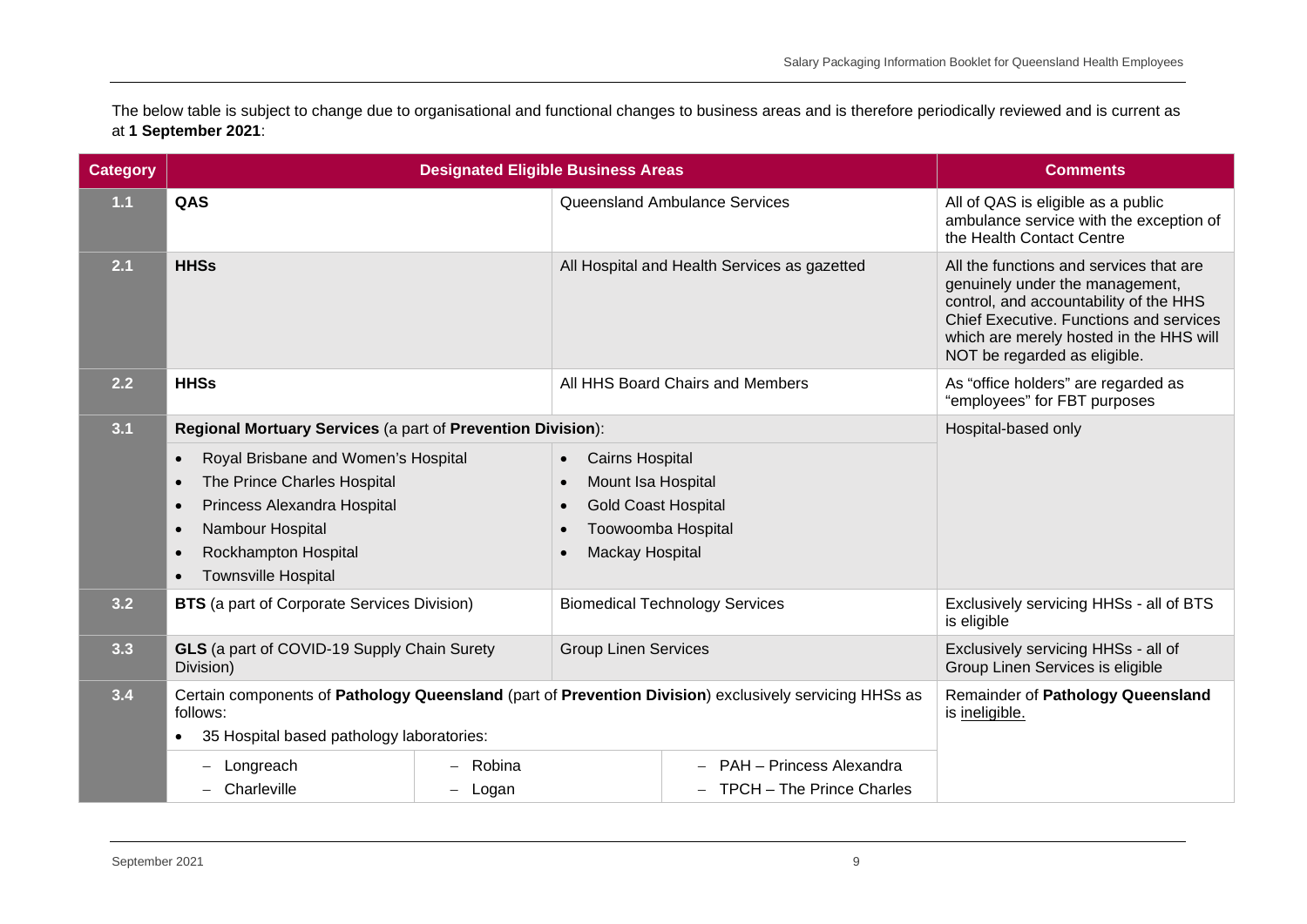| <b>Category</b> |                                                                                                                                                                                                                                                                                                                                                                                                                                        | <b>Designated Eligible Business Areas</b>                                                                                                                                      |                                                                                                            |                                                                                                                                                                                                                                                                                                                                                                 | <b>Comments</b> |
|-----------------|----------------------------------------------------------------------------------------------------------------------------------------------------------------------------------------------------------------------------------------------------------------------------------------------------------------------------------------------------------------------------------------------------------------------------------------|--------------------------------------------------------------------------------------------------------------------------------------------------------------------------------|------------------------------------------------------------------------------------------------------------|-----------------------------------------------------------------------------------------------------------------------------------------------------------------------------------------------------------------------------------------------------------------------------------------------------------------------------------------------------------------|-----------------|
|                 | Roma<br>Toowoomba<br>Dalby<br>Warwick<br>Thursday Island<br>Cairns<br>Atherton<br>Innisfail<br>Mackay<br>Bundaberg<br><b>Gold Coast</b><br><b>Executive Director</b><br>$\bullet$<br><b>Discipline Medical Directors</b><br>$\bullet$<br><b>Group Medical Directors</b><br>٠<br>State-wide Phlebotomy Coordinator<br><b>Supervising Scientist (Relievers)</b><br>Point of Care Testing<br><b>Business Liaison Manager</b><br>$\bullet$ | $-$ QE II<br>Redlands<br>Ipswich<br><b>Central RBWH</b><br>Lady Cilento<br>Townsville<br>Mt Isa<br>Caboolture<br>Redcliffe<br><b>Hervey Bay</b><br>Gympie<br>$\qquad \qquad -$ | $\bullet$<br>Program Manager<br>$\bullet$<br>$\bullet$<br><b>Quality Manager</b><br>$\bullet$<br>$\bullet$ | Nambour<br>$\overline{\phantom{0}}$<br>Kingaroy<br>Emerald<br>Rockhampton<br>Gladstone<br>Maryborough<br><b>Sunshine Coast University</b><br>Hospital (SCUH)<br>Performance Manager<br><b>Skills Development Unit</b><br>Operations Managers - Central Laboratory,<br>Greater Metropolitan, Regional Laboratory<br><b>General Manager Laboratory Operations</b> |                 |
| 3.5             | Central Pharmacy (a part of COVID-19 Supply Chain Surety Division)                                                                                                                                                                                                                                                                                                                                                                     |                                                                                                                                                                                | Exclusively servicing HHSs - all of<br>Central Pharmacy is eligible                                        |                                                                                                                                                                                                                                                                                                                                                                 |                 |
| 3.6             | Certain components of Strategic Procurement exclusively servicing HHSs (part of COVID-19 Supply Chain<br>Surety Division) as follows: (under review)<br>Certain Procurement Service Delivery Hubs, i.e.:<br>Northern Hub:<br>—<br>Central/Southern Hub;<br>- South East Queensland Regional Hub                                                                                                                                        |                                                                                                                                                                                | Remainder of Strategic Procurement is<br>ineligible                                                        |                                                                                                                                                                                                                                                                                                                                                                 |                 |
| 3.7             | Certain components of Supply Chain Services exclusively servicing HHSs (part of COVID-19 Supply Chain<br>Surety Division) as follows: (under review)                                                                                                                                                                                                                                                                                   |                                                                                                                                                                                | Remainder of Supply Chain Services is<br>ineligible                                                        |                                                                                                                                                                                                                                                                                                                                                                 |                 |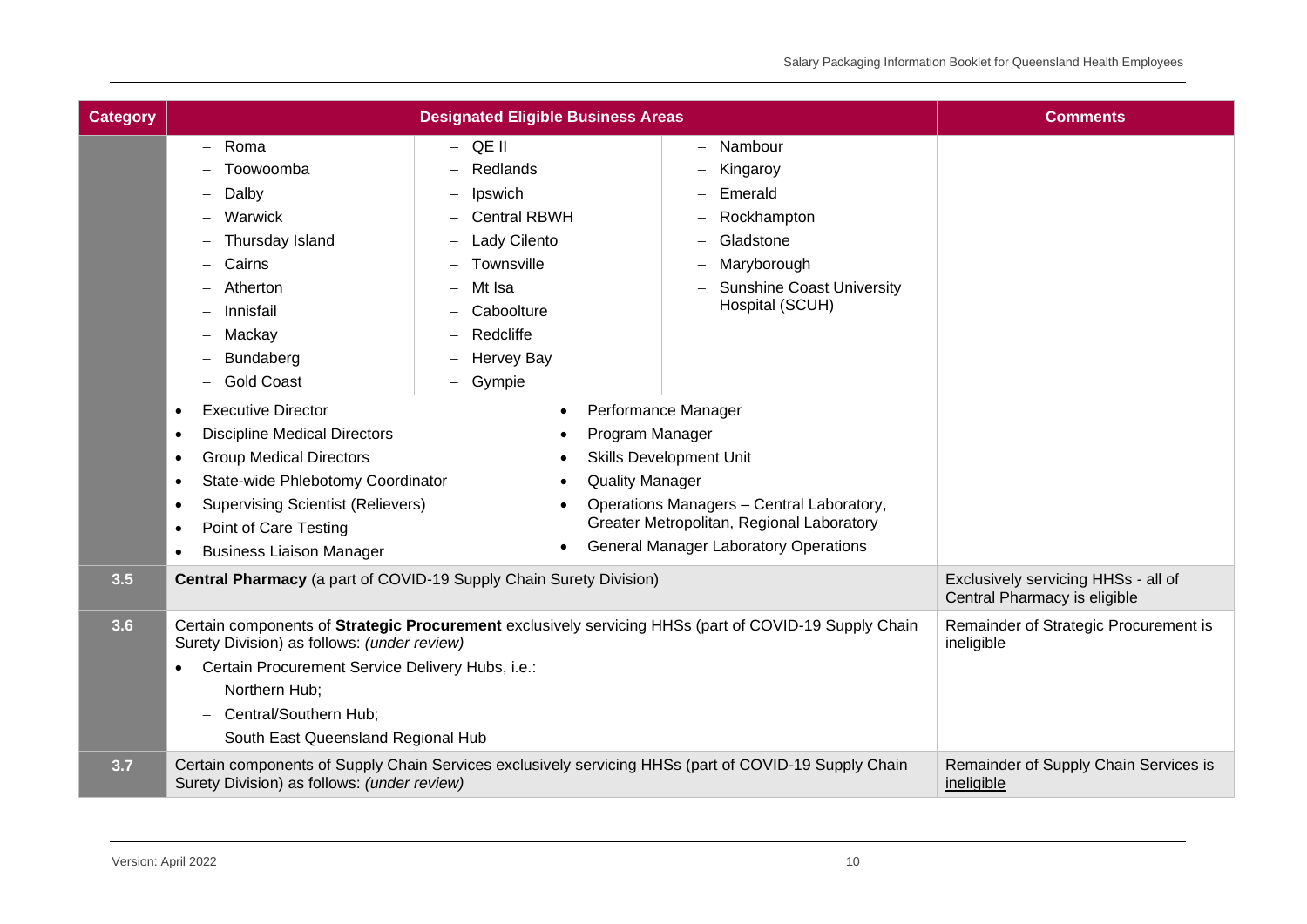| <b>Category</b> |                                                                                                                                                                        | <b>Designated Eligible Business Areas</b>    |                                                                                                                             | <b>Comments</b> |
|-----------------|------------------------------------------------------------------------------------------------------------------------------------------------------------------------|----------------------------------------------|-----------------------------------------------------------------------------------------------------------------------------|-----------------|
|                 | <b>Richlands &amp; Transport</b><br>$\bullet$<br><b>Metro North</b><br>$\bullet$                                                                                       |                                              |                                                                                                                             |                 |
|                 | - Nambour<br><b>SCUH</b><br>- Gympie                                                                                                                                   | - Caloundra<br>Caboolture<br>Redcliffe       | - Prince Charles<br><b>RBWH</b><br>- Bowen Hills                                                                            |                 |
|                 | Metro South<br>$\bullet$                                                                                                                                               |                                              |                                                                                                                             |                 |
|                 | QEII<br>$\overline{\phantom{m}}$<br>Logan<br>- Robina                                                                                                                  | Redlands<br><b>Bowen Hills</b>               | - Princess Alexandra Hospital<br><b>Gold Coast University Hospital</b><br>Queensland Children's Hospital<br>$-$             |                 |
|                 | Toowoomba & Darling Downs<br>$\bullet$                                                                                                                                 |                                              |                                                                                                                             |                 |
|                 | Toowoomba<br>Kingaroy<br>Roma<br>$-$                                                                                                                                   | Dalby<br>$\overline{\phantom{0}}$<br>Ipswich | $-$ Charleville<br>Warwick<br>$-$                                                                                           |                 |
|                 | Wide Bay<br>$\bullet$                                                                                                                                                  |                                              |                                                                                                                             |                 |
|                 | - Bundaberg                                                                                                                                                            | - Hervey Bay                                 | - Maryborough                                                                                                               |                 |
|                 | <b>Central Qld</b><br>$\bullet$                                                                                                                                        |                                              |                                                                                                                             |                 |
|                 | - Rockhampton<br>- Biloela                                                                                                                                             | Gladstone<br>Longreach                       | - Emerald                                                                                                                   |                 |
|                 | Cairns<br>$\bullet$                                                                                                                                                    |                                              |                                                                                                                             |                 |
|                 | - Cairns                                                                                                                                                               | - Mareeba                                    | - Weipa                                                                                                                     |                 |
|                 | Townsville<br>$\bullet$                                                                                                                                                |                                              |                                                                                                                             |                 |
|                 | - Townsville                                                                                                                                                           | - Bowen                                      | - Mackay                                                                                                                    |                 |
|                 | Director Supply Chain Services SEQ<br>$\bullet$<br>Metro North Manager Supply Chain Services<br>$\bullet$<br>Metro North Supervisor Supply Chain Services<br>$\bullet$ | $\bullet$<br>$\bullet$<br>$\bullet$          | Wide Bay Manager Supply Chain Services<br>Central Qld Manager Supply Chain Services<br>Cairns Manager Supply Chain Services |                 |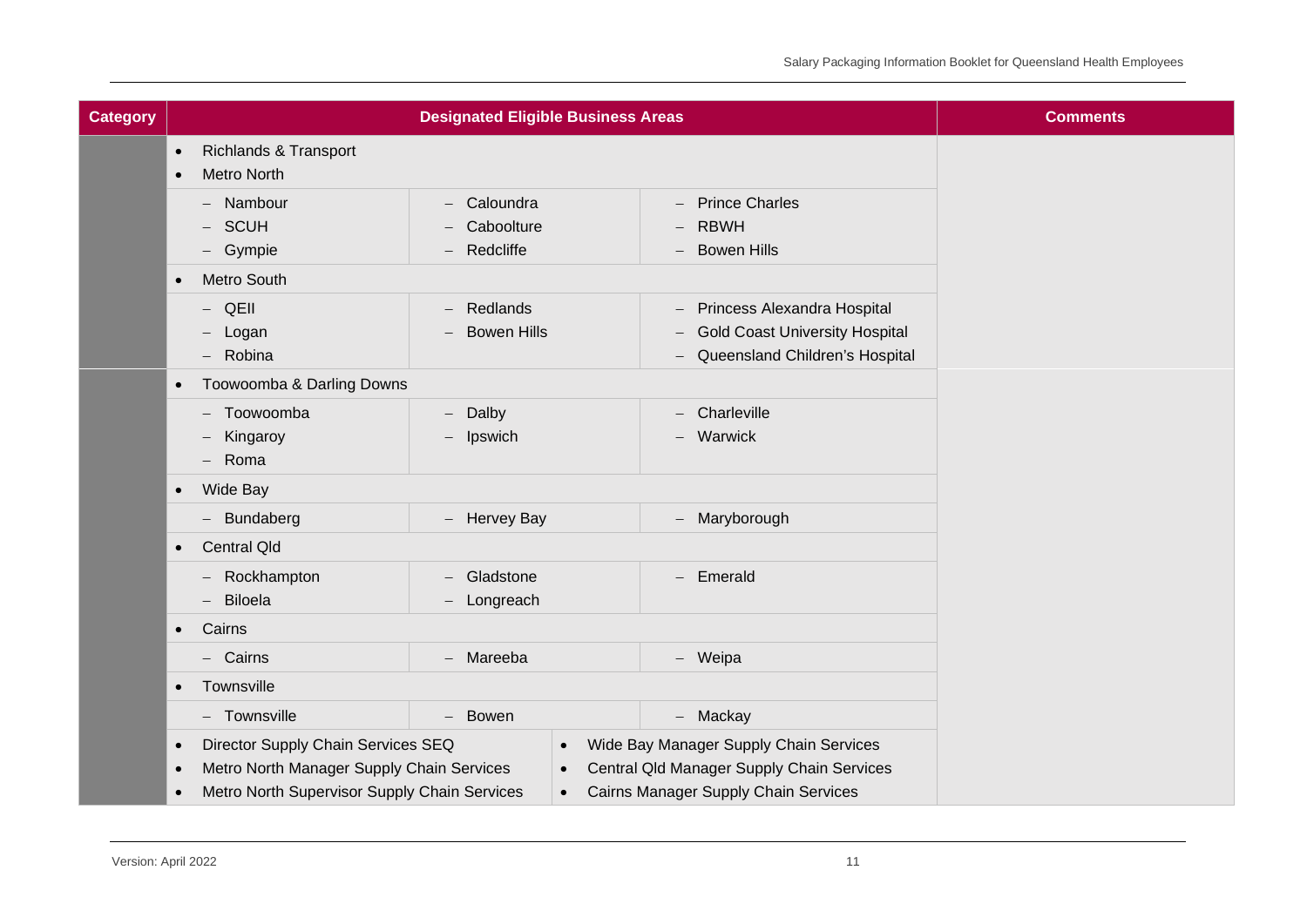| <b>Category</b> | <b>Designated Eligible Business Areas</b>                                                                                                                                                                                      | <b>Comments</b>                                             |                                                                  |
|-----------------|--------------------------------------------------------------------------------------------------------------------------------------------------------------------------------------------------------------------------------|-------------------------------------------------------------|------------------------------------------------------------------|
|                 | Metro South Manager Supply Chain Services<br>$\bullet$<br>Metro South Supervisor Supply Chain Services<br>Toowoomba & Darling Downs Manager Supply<br><b>Chain Services</b>                                                    | Director Supply Chain Operations CQ NQ<br>Supply Manager NQ |                                                                  |
| 3.8             | Certain components of Payroll Transactional Services exclusively servicing HHSs (part of Corporate<br>$\bullet$<br>Enterprise Solutions, Corporate Services Division) as follows:                                              |                                                             | Remainder of the Corporate Enterprise<br>Solutions is ineligible |
|                 | Certain teams within Chermside Service Centre, i.e.:                                                                                                                                                                           |                                                             |                                                                  |
|                 | <b>Separations Chermside</b>                                                                                                                                                                                                   | - Sunshine Coast Payroll Team                               |                                                                  |
|                 | Metro North Payroll Team                                                                                                                                                                                                       | Children's Health Queensland Payroll Team                   |                                                                  |
|                 | Certain teams within Rockhampton Service Centre, i.e.                                                                                                                                                                          |                                                             |                                                                  |
|                 | Separations Rockhampton                                                                                                                                                                                                        | - Mackay Payroll Office                                     |                                                                  |
|                 | Wide Bay Payroll Office                                                                                                                                                                                                        | <b>Townsville Payroll Office</b>                            |                                                                  |
|                 | <b>Cairns Payroll Office</b>                                                                                                                                                                                                   | Rockhampton Payroll Office                                  |                                                                  |
|                 | Certain teams within Meadowbrook Service Centre, i.e.                                                                                                                                                                          |                                                             |                                                                  |
|                 | <b>Nerang Payroll Office</b>                                                                                                                                                                                                   | - Meadowbrook Payroll Office (Metro South                   |                                                                  |
|                 | Toowoomba Payroll Office                                                                                                                                                                                                       | HHS)                                                        |                                                                  |
|                 | <b>Separations Meadowbrook</b>                                                                                                                                                                                                 | Ipswich Payroll Office                                      |                                                                  |
|                 | Certain teams within Central Service Centre, i.e.                                                                                                                                                                              |                                                             |                                                                  |
|                 | Senior Medical Payroll Team<br>$\overline{\phantom{0}}$                                                                                                                                                                        |                                                             |                                                                  |
| 4.1             | Retrieval Services Queensland, and Telehealth Emergency Management Support Unit (both parts of the<br>Aeromedical Retrieval and Disaster Management Branch. (part of Prevention Division) exclusively servicing<br><b>HHSs</b> |                                                             |                                                                  |
| 5.1             | Certain components of eHealth Queensland exclusively servicing HHSs as follows:                                                                                                                                                |                                                             | Remainder of eHealth Queensland is                               |
|                 | Herston Service Delivery Team (SDT)<br>٠                                                                                                                                                                                       | <b>Townsville SDT</b>                                       | ineligible                                                       |
|                 | <b>TPCH SDT</b>                                                                                                                                                                                                                | Mackay SDT                                                  |                                                                  |
|                 | Redcliffe/Caboolture SDT                                                                                                                                                                                                       | Mt Isa SDT                                                  |                                                                  |
|                 | <b>Sunshine Coast SDT</b>                                                                                                                                                                                                      | <b>West Moreton SDT</b>                                     |                                                                  |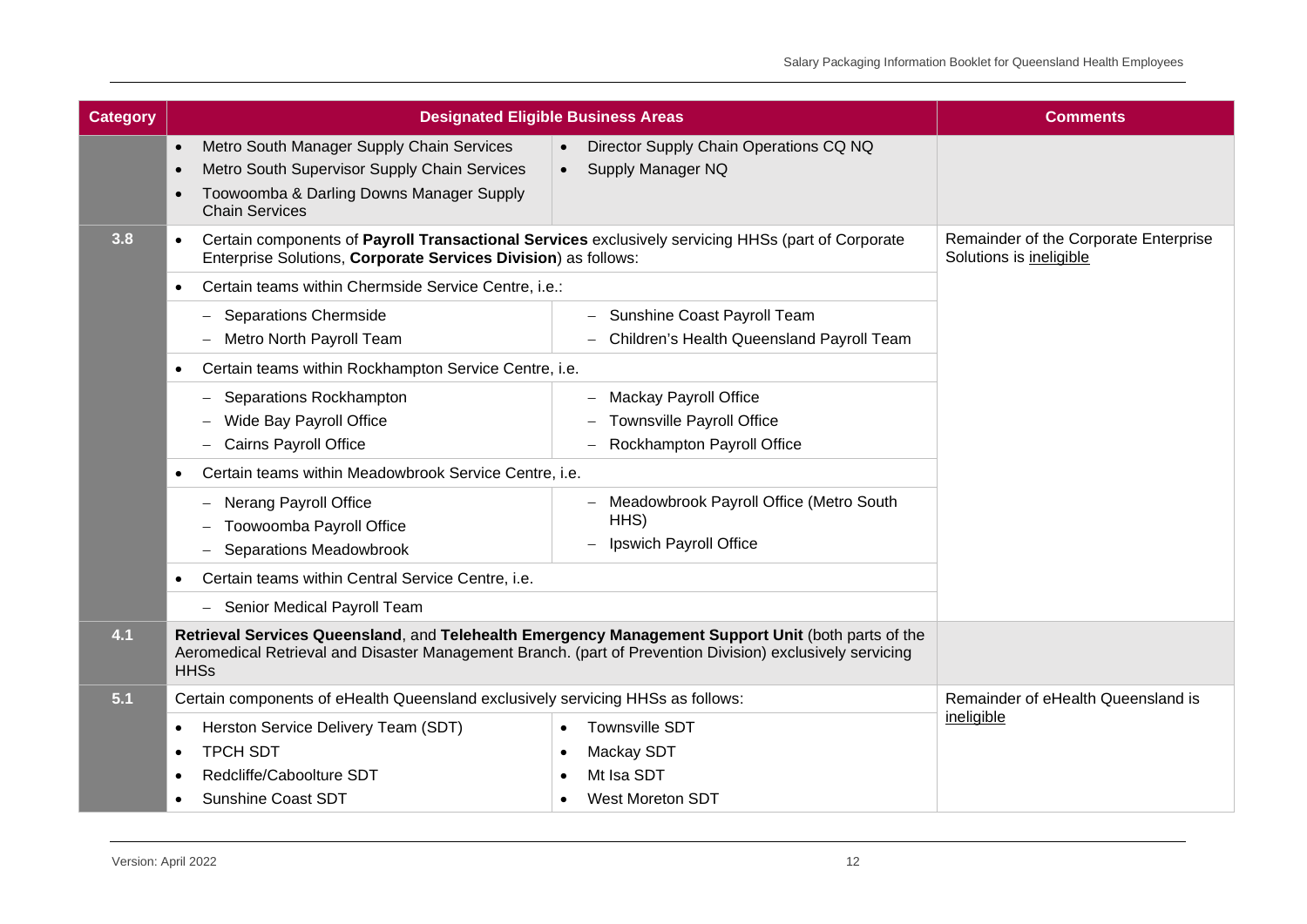| <b>Category</b> | <b>Designated Eligible Business Areas</b>                                                                                                                                                                                                    | <b>Comments</b>                                                                                                                                                                                                                                                                                             |                                                                                                                   |
|-----------------|----------------------------------------------------------------------------------------------------------------------------------------------------------------------------------------------------------------------------------------------|-------------------------------------------------------------------------------------------------------------------------------------------------------------------------------------------------------------------------------------------------------------------------------------------------------------|-------------------------------------------------------------------------------------------------------------------|
|                 | Cairns SDT<br>$\bullet$<br>Cape SDT<br><b>Torres SDT</b><br>$\bullet$<br>Children's SDT<br>$\bullet$<br><b>PAH SDT</b><br>$\bullet$<br><b>QEII Bayside SDT</b><br>$\bullet$<br>Logan SDT<br>$\bullet$<br><b>Gold Coast SDT</b><br>Robina SDT | Toowoomba SDT<br>$\bullet$<br>Far West SDT<br>$\bullet$<br>Southern Downs SDT<br>Wide Bay SDT<br><b>Bundaberg SDT</b><br><b>Rockhampton SDT</b><br>Longreach SDT<br>SDU Managers and Administration Officers for<br>Far North, Metro South, Northern, South West,<br>and Central                            |                                                                                                                   |
| 6.1             | Chain Surety Division) as follows: (under review)<br>Cairns<br>$\bullet$<br>Townsville<br>$\bullet$<br>Rockhampton<br>$\bullet$<br>Meadowbrook<br>$\bullet$<br>Toowoomba<br>$\bullet$<br>Nambour<br>$\bullet$                                | Certain components of Finance Transaction Services exclusively servicing HHSs (part of COVID-19 Supply<br>Wide Bay (staff located at Maryborough and<br>Bundaberg)<br>Chermside (Accounts Payable staff only)<br>$\bullet$<br>Manager Finance Services - Townsville<br>Manager Finance Services - Toowoomba | <b>Excludes Finance Business Centre staff</b><br>& State-wide Finance Services staff also<br>located at Chermside |

The remaining business areas and units of Queensland Health not included in the table above are **ineligible** for the public hospitals and public ambulance services **FBT** exemption cap.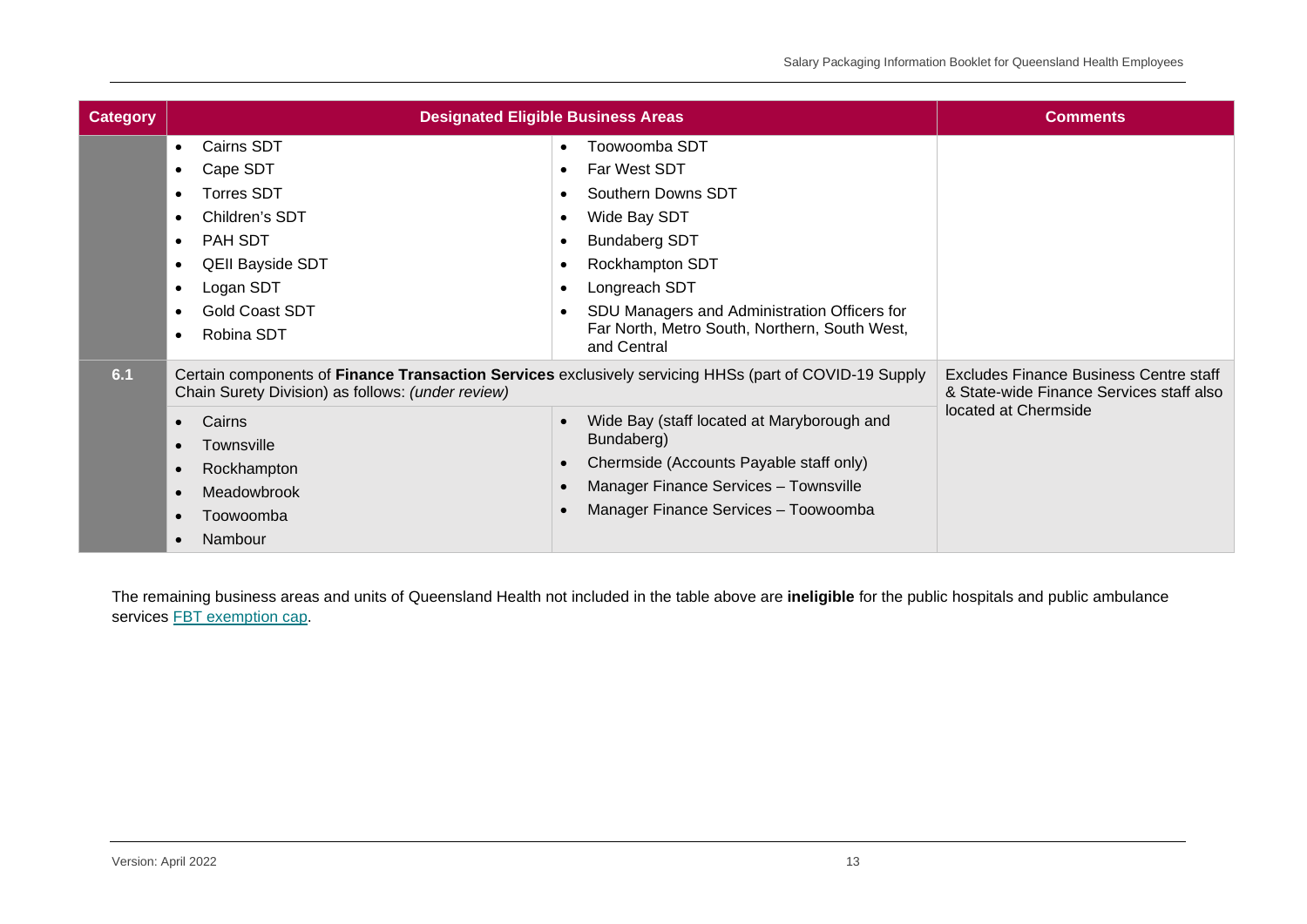## <span id="page-13-0"></span>**7. Determining what to salary package**

You have a choice of which benefit items to package from those approved by Queensland Government to be included in the arrangement. The salary packaging benefits item categories listed under standing offer arrangement QGP0065-21 are:

- FBT exempt items (e.g. superannuation)
- Concessional FBT items (e.g. novated lease)
- Full FBT benefit items (e.g. home mortgage payments).

The salary packaging of full FBT items is viable only for those Queensland Health employees who are eligible under the Commonwealth FBT legislation to access an FBT exemption cap. FBT exempt and concessional benefits are viable options for all employees.

A list of the approved benefit items available is provided via the FBT Exempt and Full FBT Fact Sheets available on the [Salary Packaging Administrative Services SOA page on QCD](http://qcd.govnet.qld.gov.au/Pages/Details.aspx?RecID=2189) and the Salary Packaging Administrators' Queensland Government [dedicated websites.](#page-2-4)

#### <span id="page-13-1"></span>**Superannuation**

Subject to any future limitations set by the ATO, an employee may package up to 50% of their salary into items other than superannuation. Superannuation may be packaged up to 100% of salary (excluding that portion of superannuation which is nominated as the 'employer contribution').

That is, an employee may choose to salary package in either the following combinations:

- Any percentage of salary up to 100% packaged to superannuation only (see note below)
- Up to 50% of salary, packaged to other items, plus the remaining percentage, up to a total of 100% of salary, packaged to superannuation (e.g. 20% to laptop, 20% to novated car lease, plus 60% to superannuation) (see note below).

'**Total Salary**' ordinarily means the total gross remuneration including salaries, wages and permanent allowances, but excluding overtime. It is, however, subject to any provisions to the contrary as contained in a certified agreement or ruling issued under section 54 of the Public Service Act 2008. Total salary excludes cash equivalent of leave and is therefore out of scope of the salary packaging arrangements.

Note: Information regarding federal legislation governing superannuation contributions can be found in the 'Superannuation Salary Packaging Information Booklet' available on the [Salary Packaging](http://qcd.govnet.qld.gov.au/Pages/Details.aspx?RecID=2189)  [Administrative Services SOA page on QCD.](http://qcd.govnet.qld.gov.au/Pages/Details.aspx?RecID=2189)

#### <span id="page-13-2"></span>**Motor vehicle novated lease (private use)**

QGP has established the [QGP0026-16 Salary Packaging Novated Leasing Services SOA](http://qcd.govnet.qld.gov.au/Pages/Details.aspx?RecID=1753) for novated leasing services, effective from 7 November 2016.

All new leases and re-financed leases, must be established with one of the approved panel of suppliers on this arrangement and the Queensland Government's Standard Novation Agreement must be used.

The establishment of this arrangement will not impact on novated leases established prior to this date and will continue to operate until their expiry date.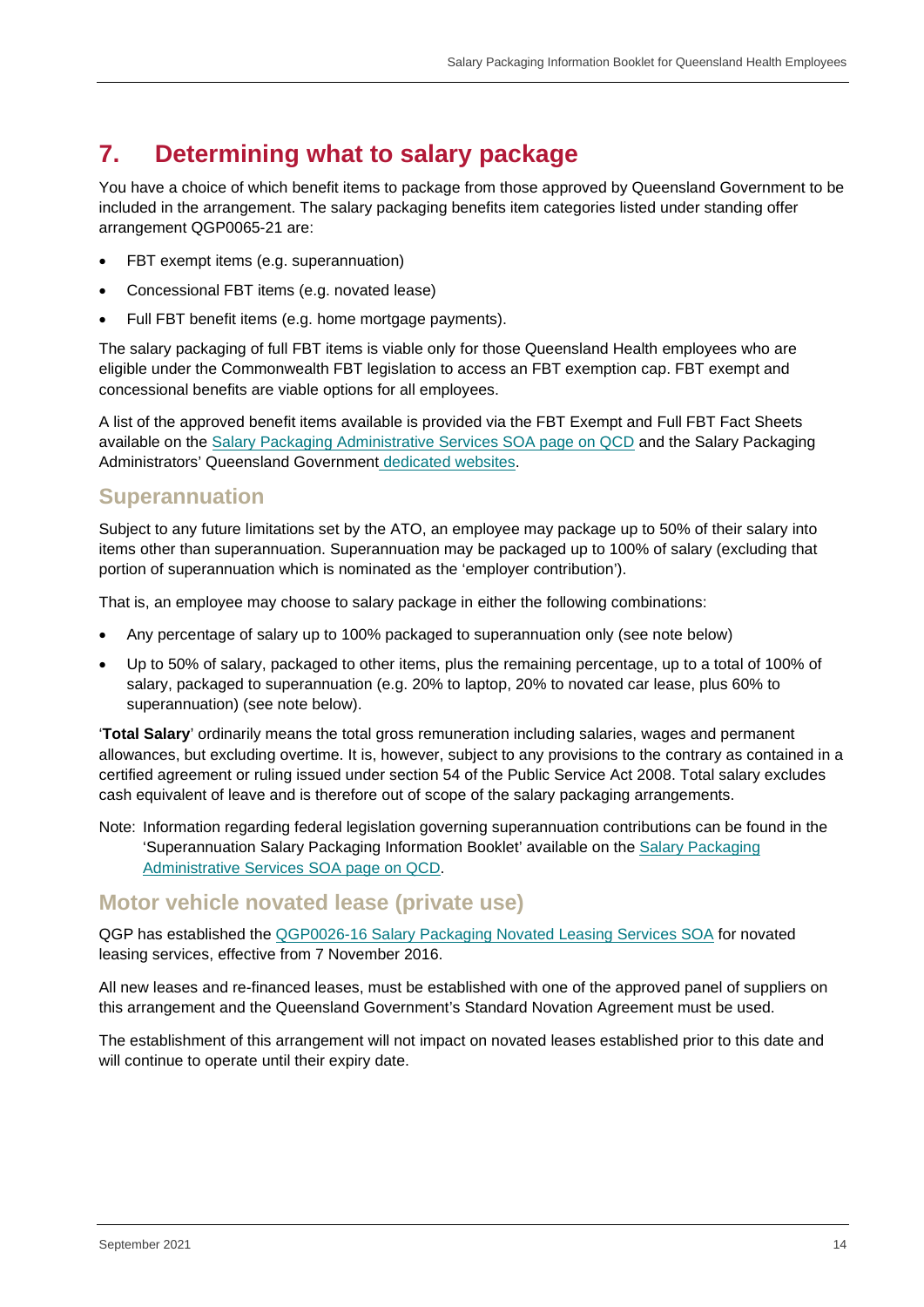### <span id="page-14-0"></span>**8. Financial advice**

Salary packaging will adjust your salary amounts and may in some instances be unsuitable for some Queensland Government employees. It is strongly recommended you consult a financial adviser to discuss if salary packaging is suitable for you.

The Salary Packaging Administrators maintain a list of financial advisers or you can consult a:

- Chartered Accountant
- Certified Practising Accountant (CPA)
- licensed member of the Financial Planning Association of Australia (FPA)
- member of the Institute of Public Accountants (IPA).

#### <span id="page-14-1"></span>**9. What does it cost**

Administration fees will be paid fortnightly pre-tax as part of your salary packaging payroll deduction. Details of salary packaging administration fees are available from the [Salary Packaging Administrative Services](http://qcd.govnet.qld.gov.au/Pages/Details.aspx?RecID=2189)  [SOA page on QCD.](http://qcd.govnet.qld.gov.au/Pages/Details.aspx?RecID=2189)

### <span id="page-14-2"></span>**10. Starting salary packaging**

If you are not salary packaging and wish to start salary packaging, you will need to complete and submit to your chosen Salary Packaging Administrator the *salary packaging participation agreement* (SPPA), *salary packaging application form* and any relevant salary packaging declarations.

All salary packaging documentation is available on the Salary Packaging Administrators' Queensland Government [dedicated websites.](#page-2-4)

Your financial adviser may also submit the relevant salary packaging documentation on your behalf.

Your Salary Packaging Administrator will contact you or your financial adviser if your application is incomplete or missing the required substantiation. Processing may be delayed in circumstances where the required information is not provided.

Once processing is completed, arrangements will be made with your payroll office to start your salary packaging deductions. When this will start will depend on the Queensland Government pay cycle arrangements. Your payroll office will then forward your fortnightly payroll deductions to your Salary Packaging Administrator.

It is **your responsibility** to check your pay slip and salary packaging statements to ensure that the correct amounts are being deducted and to notify your Salary Packaging Administrator if the amounts are not as requested.

You can check your salary packaging account details through your Salary Packaging Administrator websites.

Note: Any changes to your regular banking or payment arrangements (e.g. cancellation of direct debits) that are required because of your salary packaging must be made by you.

### <span id="page-14-3"></span>**11. Salary packaging payments or reimbursements**

The payment options available are:

- direct payment to the benefit item provider (one off or regular)
- reimbursement to you (one off or regular).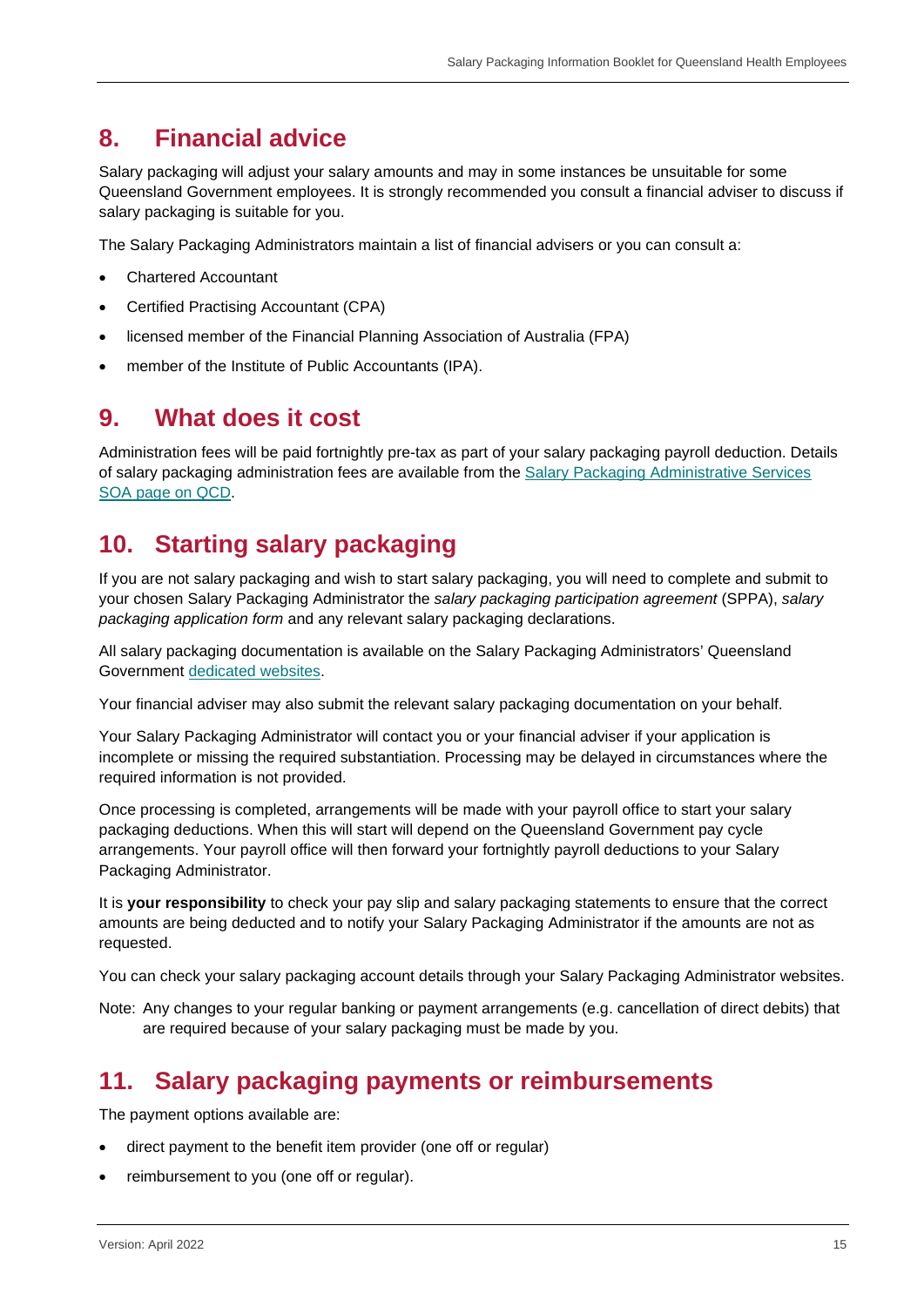Payment options available will vary depending upon the benefit item you salary package. The approved benefit item fact sheet will stipulate the payment options that apply for each benefit item.

You must complete and submit to your Salary Packaging Administrator, the relevant benefit item payment/reimbursement claim form. Salary packaging claim forms are available for download through the Salary Packaging Administrator's websites.

#### <span id="page-15-0"></span>**Direct payment to the benefit item provider**

Direct payments will be processed by your Salary Packaging Administrator on the scheduled date of payment.

#### <span id="page-15-1"></span>**Reimbursement to you**

Reimbursements to you will be processed by your Salary Packaging Administrator within three (3) business days from receipt of your claim, provided the correct substantiation has been provided and there are sufficient funds accumulated in your salary packaging account.

Notes:

- You may request that your Salary Packaging Administrator provide part payment of reimbursement/s, for instance, where there are insufficient funds in your salary packaging account.
- Regular reimbursement arrangements will be set up for a fixed term (e.g. 12 months). Upon expiry of the fixed term, you will be required to provide renewal information to your Salary Packaging Administrator to substantiate claims.

#### **It is important to note that regular payments, such as novated lease payments or own home mortgages, will take precedence over requests for ad hoc payments or reimbursement requests.**

Things to know about payments and reimbursements:

- Payments and reimbursements can be made only when you have provided the required substantiation (e.g. invoice)
- Payments and reimbursements can be made only by the Salary Packaging Administrator from available funds held in your salary packaging account
- To ensure there are sufficient funds in your salary packaging account, your Salary Packaging Administrator may withhold a minimum balance
- The date the payment is made is the date the fringe benefit is provided (except in the case of a novated lease which involves a car fringe benefit being provided on a day-to-day basis)
- Payments for novated leases will be paid only after two fortnightly contributions have been received from your payroll office. There may be instances (e.g. prior to sufficient funds build in your salary packaging account) where you will need to meet the initial payments for your novated lease from your after tax income
- You can claim for expenses only from your salary packaging anniversary date with your current Salary Packaging Administrator and all subsequent years. For example:
	- o If your salary packaging anniversary date is 1 April 2011 with your current Salary Packaging Administrator, you can claim expenses incurred from 1 April 2011 and for all future FBT years
	- $\circ$  If your salary packaging anniversary date is 5 April 2014 with your current Salary Packaging Administrator, you can claim expenses incurred for from 5 April 2014 and for all future FBT years
	- o If you transitioned between Salary Packaging Administrator on 1 April 2017, you cannot claim expenses incurred prior to this date with your new provider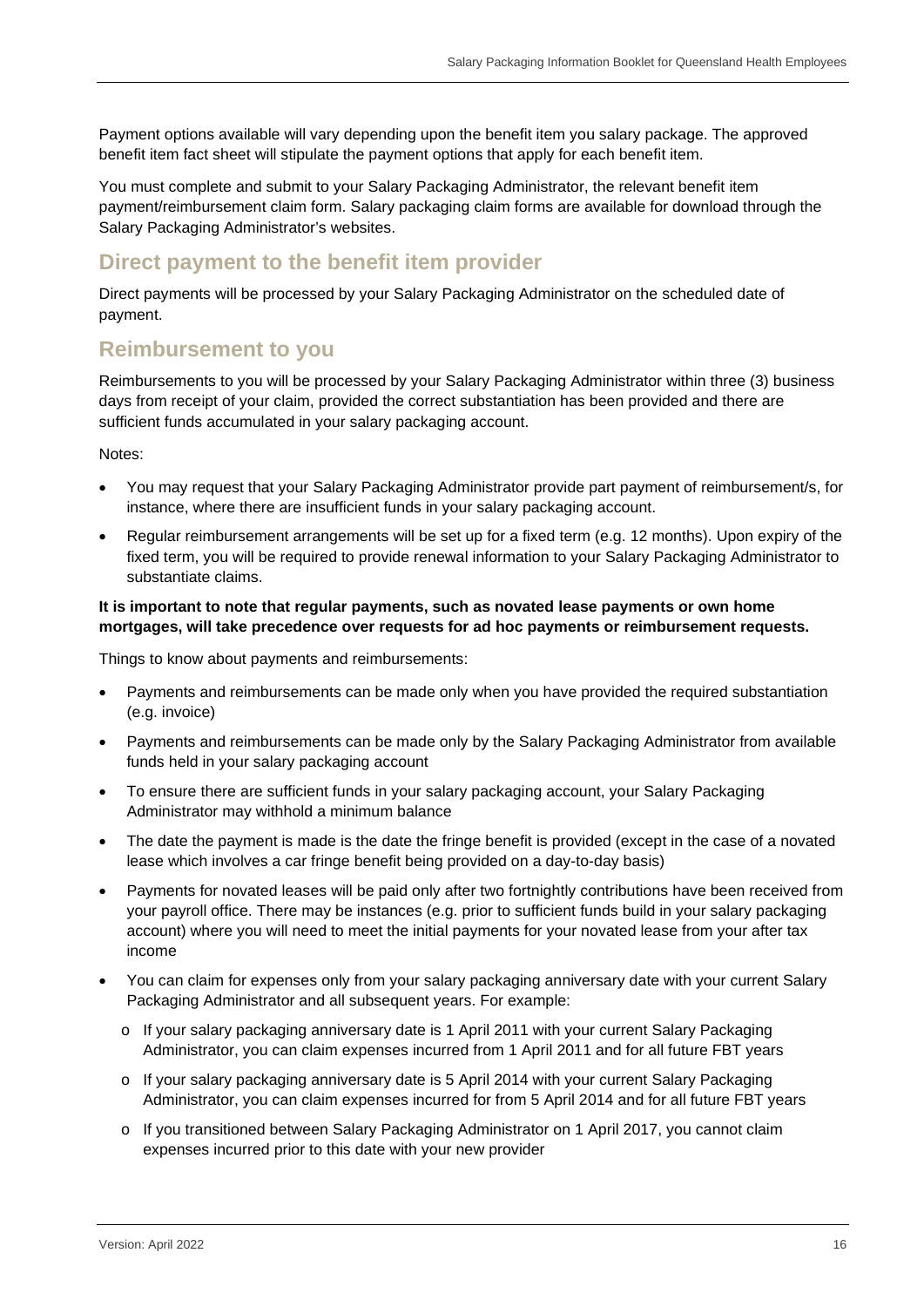- You generally cannot claim an exempt Portable Electronic Device more than once per FBT year, even if you have transitioned Salary Packaging Administrator during the FBT year.
- Benefit item payments will be unable to be processed if there are insufficient funds in your salary packaging account or if your payroll office has not forwarded funds to your Salary Packaging Administrator. In these circumstances you will be responsible for payments due
- You will need to advise your Salary Packaging Administrator if part payments for reimbursements are required
- All benefit item payments and reimbursements will cease if you terminate your employment with the Queensland Government
- If you are on leave without pay, all benefit item payments and reimbursements will cease once funds held in your salary packaging account have been exhausted
- Payments and reimbursements will be made by electronic funds transfer in most cases. You must ensure your bank account details are provided to your Salary Packaging Administrator
- If requesting a direct payment, please ensure that you include the BPay details (often on the reverse side of the bill)
- Any bank fees payable, due to incorrect account details provided by you, will be deducted from your salary packaging account
- Completion of a payment or reimbursement does not automatically stop or reduce your payroll deduction. You must advise your Salary Packaging Administrator if you would like to amend or stop salary packaging payroll deductions (not your payroll office)
- Some payments and reimbursements will cease when the substantiation provided expires. This applies where a total payment is completed or where the end date (e.g. on a lease agreement for a home rental or regular reimbursement arrangement) is reached. You will need to provide further substantiation for a payment or reimbursement to be restarted if this occurs
- It is not the intent of salary packaging for employees to accrue excessively large balances remaining unused for long periods of time. Where this occurs the employer may instruct the Salary Packaging Administrator to return the excess funds to the employee through payroll less tax.

## <span id="page-16-0"></span>**12. Salary packaging amendments**

An amendment is where a benefit item is added or deleted, regular payment amounts are adjusted, or your payroll deduction amounts alter.

You also need to notify your salary packaging provider if you change:

- employer
- bank account details
- personal details (e.g. name, address, email, telephone).

If you wish to **amend** your salary packaging agreement you will need to complete and submit to your Salary Packaging Administrator, the relevant salary packaging amendment form available from their website.

Note: Changes to bank account details do not constitute a benefit item amendment.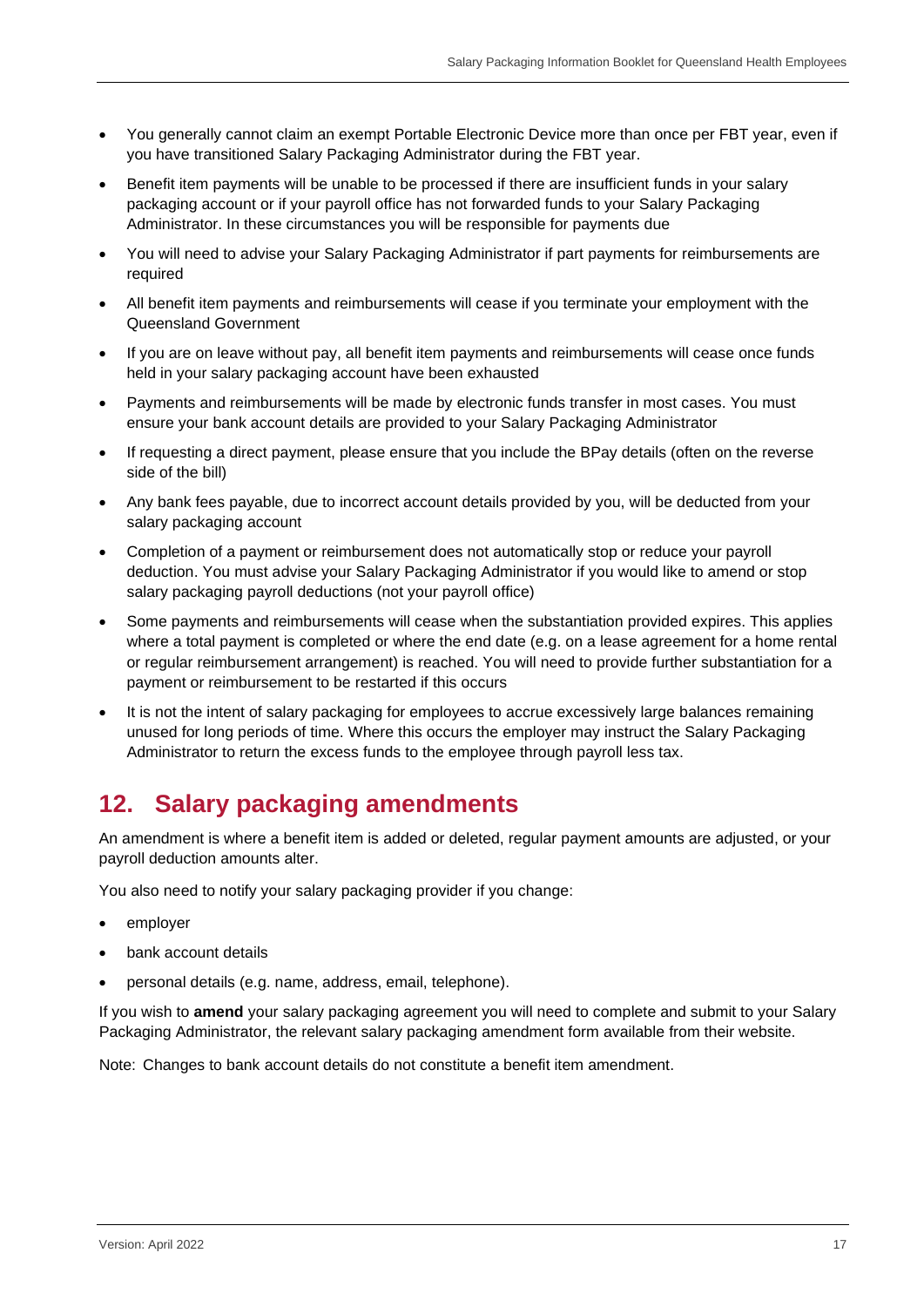### <span id="page-17-0"></span>**13. Ceasing salary packaging**

You can cease your salary packaging at any time by giving at least 21 days notice in writing to your Salary Packaging Administrator. You also need to complete the salary packaging cessation form and submit to the Salary Packaging Administrator.

Any funds remaining in your salary packaging account on termination or cessation of your salary package cannot be taken as a cash payment, these funds can either be:

- Used for other benefit item payments or reimbursements
- Transferred to your Superannuation account (if salary packaging superannuation)
- Returned to your payroll office to be paid as salary and taxed accordingly.

If your employment with the Queensland Government is terminated you must cease your salary packaging agreement and advise your salary packaging administrator in writing, 14 business days before the termination of your employment.

If you do not provide your and submit to the Salary Packaging Administrator with instructions regarding the remaining funds in your salary packaging account, any funds remaining will be returned to your payroll office for payment to you as taxed salary. You cannot continue to make claims to run down your balance for a period of time post termination.

### <span id="page-17-1"></span>**14. Changes in employment (e.g. transfers, secondments)**

If you are transferred or seconded to another government agency, you must provide written notification to your and submit to the Salary Packaging Administrator 14 business days prior to the transfer or secondment. This will ensure that correct reporting to your payroll office and agency occurs.

You must complete and submit to your and submit to the Salary Packaging Administrator the *change of employer amendment form* in relation to transferring or seconding to another government agency.

Note: Changes in employment may affect the tax treatment of certain benefit items (e.g. cars packaged through novated leases). The Queensland Government recommends you speak to your and submit to the Salary Packaging Administrator and where necessary obtain the appropriate legal, financial or other professional advice based on your own particular circumstances.

In addition, it is important that hospital employees notify their payroll office (whether or not your payroll office processing site changes) and their and submit to the Salary Packaging Administrator when transferring or seconding from a work group (permanently, temporarily or part time), to determine if their FBT exemption cap eligibility has altered, thereby affecting their liability for FBT.

**You will be responsible for any FBT owing and for any shortfall that may occur in your salary packaging, following any changes in employment.**

### <span id="page-17-2"></span>**15. Salary packaging and tax deductions**

Any benefit item salary packaged from pre-tax dollars cannot be claimed as a deduction on your income tax return. For example, if you claim reimbursement of your Union membership fees through salary packaging, you cannot also claim a tax deduction, which would attract significant penalties from the ATO. You should discuss your income tax return claims with your tax advice specialist for more information.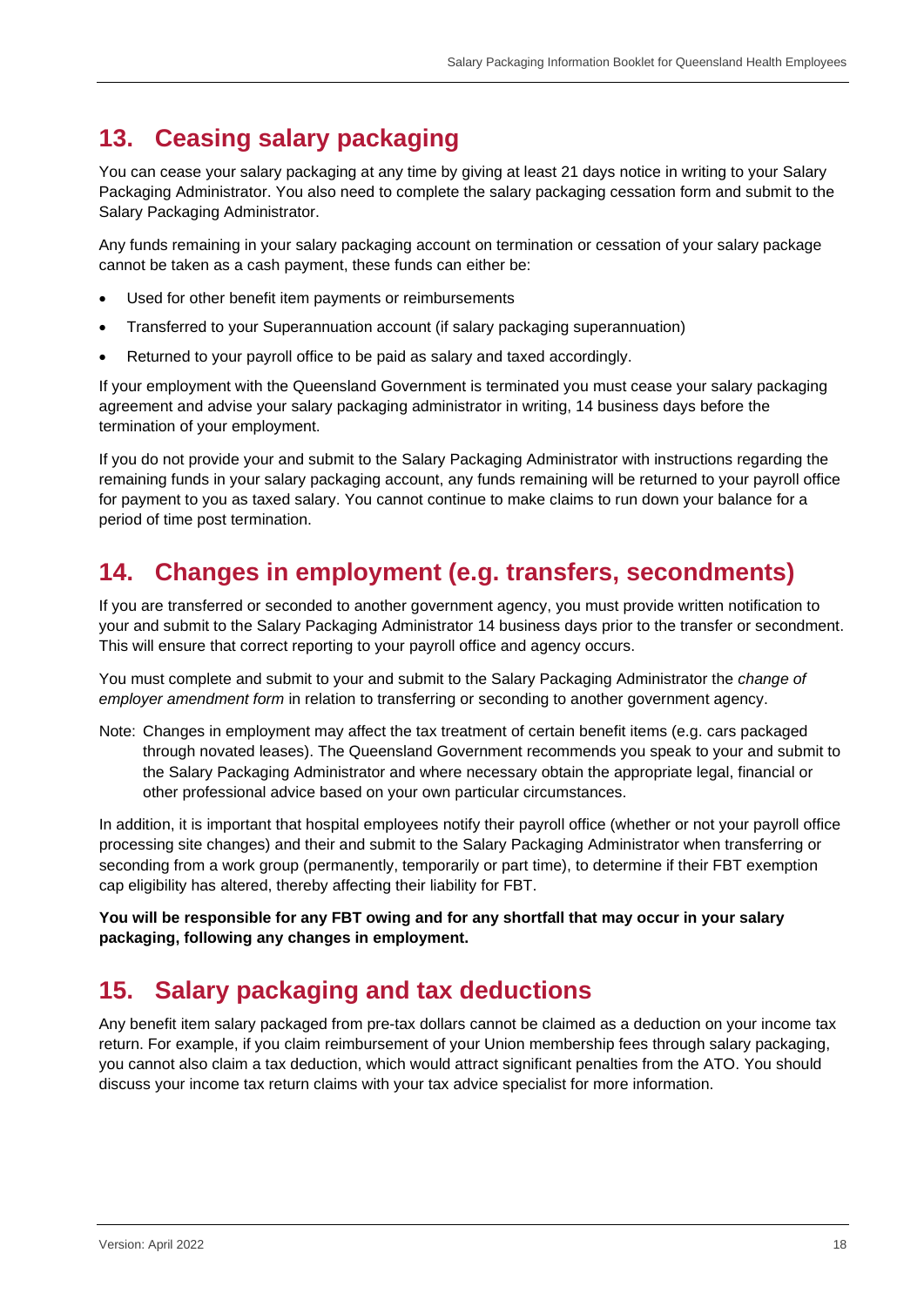### <span id="page-18-0"></span>**16. Salary packaging and reimbursements from your employer**

You cannot salary package any benefit items which you have already claimed or intend to claim as an expense through your employer, or as a deduction on your income tax return.

# <span id="page-18-1"></span>**17. Fringe Benefits Tax (FBT)**

Any FBT liability incurred as a result of your participation in salary packaging will be your responsibility.

The salary packaging participation agreement completed and submitted at the time of salary packaging provides a comprehensive explanation of your responsibility regarding FBT liabilities.

Prior to entering into a salary packaging agreement, it is strongly recommended that you:

- Read all relevant salary packaging documentation (e.g. information booklets, fact sheets) to fully understand the terms and conditions of your salary package
- Obtain independent financial advice.

### <span id="page-18-2"></span>**Reportable Fringe Benefits Amount (RFBA)**

Queensland Health is required to keep records of the fringe benefits provided to you and must record the grossed up taxable value of those fringe benefits on your payment summary (previously known as a group certificate) for the corresponding income tax year. This is referred to as the reportable fringe benefits amount (RFBA).

An RFBA may affect your income tests for benefits and obligations under certain Commonwealth laws. You are advised to consider seeking independent financial advice on this matter.

#### <span id="page-18-3"></span>**Grossing up**

Grossing up ensures that the amount of tax paid on a fringe benefit is the same as the tax paid if the employee received cash salary which is taxed at the highest marginal rate plus the Medicare levy. The current rates are:

- gross up rate for items attracting  $GST = 2.0802$
- gross up rate for items without  $GST = 1.8868$ .

For example, an annual motor vehicle expense fringe benefit of \$2,200 will be grossed up to \$4,576.44 using the gross up rate of 2.0802 (the gross up rate for items attracting GST). The FBT payable on such a benefit would be \$2,150.93, using the 2017-18 FBT rate of 47%.

The gross up rate of 1.8868 is always used in calculating the RFBA which appears on your payment summary (group certificate). For example, the RFBA of a motor vehicle expense of \$2,200.00 will be \$4,150.96.

#### <span id="page-18-4"></span>**Potential legislative changes and risk**

You are responsible for any FBT liability incurred as a result of any changes and no compensation is available:

- in legislation
- ATO interpretation
- in rulings obtained by Queensland Treasury or Queensland Health.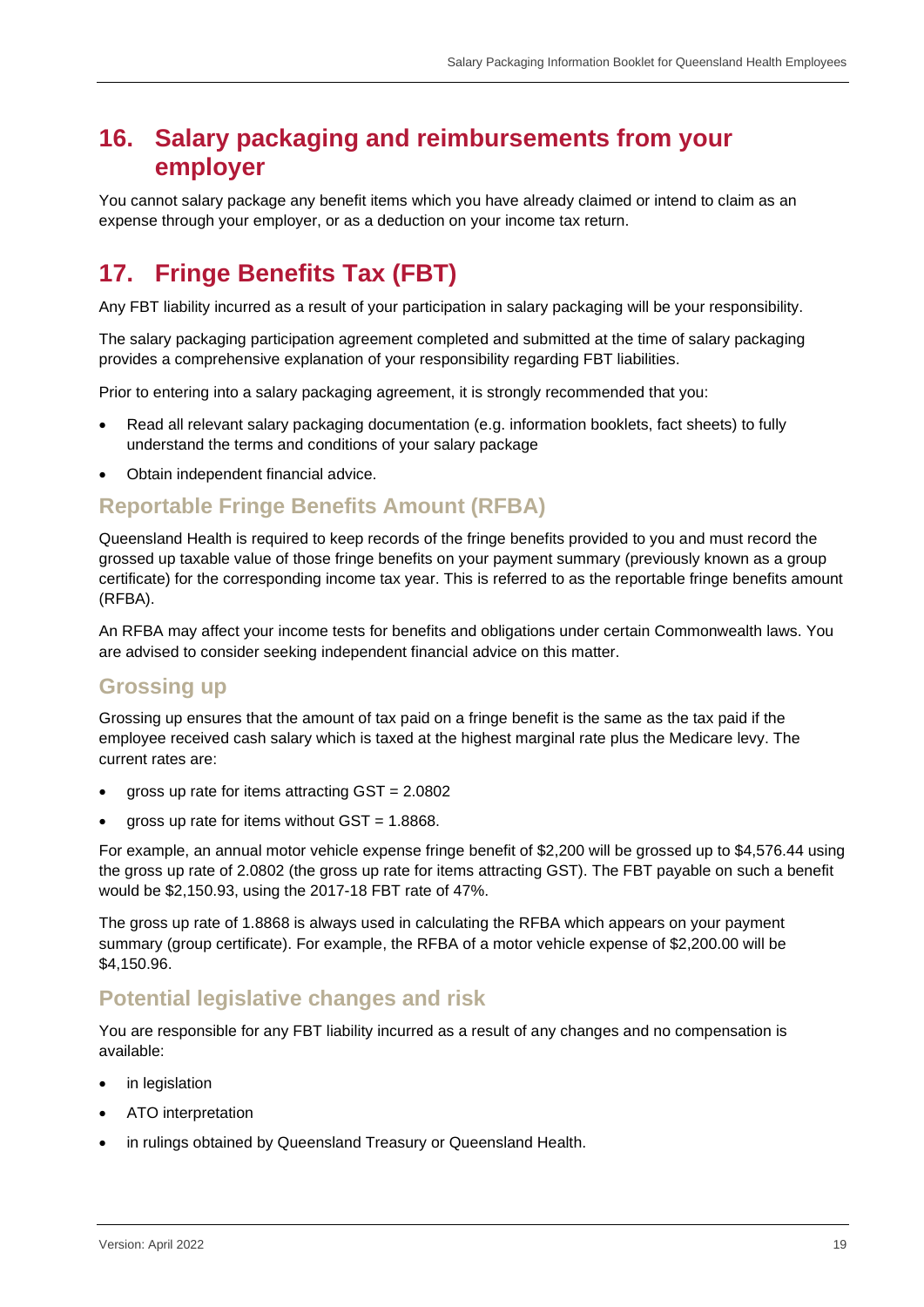### <span id="page-19-0"></span>**What happens at the end of the FBT year?**

Any credit balance left in your salary packaging account can be:

- Rolled over into the new package year
- Transferred to your Superannuation account, or Mercy Super for certain employees of the Lady Cilento Children's Hospital (if you are salary packaging superannuation)
- Returned to your payroll office to be paid as salary and taxed accordingly.
- Note: Any unused portion of an FBT exemption cap by Queensland Health hospital employees and Queensland Ambulance Service employees cannot be used in subsequent years; any credit spent in the new FBT year will fall within the new FBT year's cap.

#### <span id="page-19-1"></span>**FBT exemption cap eligibility (only applicable to hospital and QAS employees)**

FBT exemption cap eligibility is a concession under the FBT legislation applicable to employees working exclusively in and for certain business areas of Queensland Health, and effectively limits FBT exemption to a cap of \$17,000 grossed up taxable value (GUTV).

A grossed up value of \$17,000 equates to actual fringe benefit items costing between \$8,172 and \$9,010 in total (depending on the impact of GST) for the FBT year 1 April to 31 March, constituting the employer cap limit.

The FBT exemption cap operates per employee / per employer / per FBT year. For FBT purposes Queensland Health is the employer, whether or not a Hospital and Health Service is a prescribed employer. This encompasses the Department of Health, all HHSs, and QAS.

It is important to understand that the FBT exemption cap applies only to benefits provided while the employee is employed within and working for a designated Queensland Health hospital business area or Queensland Ambulance Service.

No employee should regard FBT exemption cap eligibility as an entitlement. It is simply a tax concession currently available to certain parts of Queensland Health based on the application of the FBT legislation. While Queensland Health has made every effort to ensure this application is correct, the ATO can change its position at any stage as it is a question of legislative interpretation.

You need to be aware that changes in Queensland Health's organisational and functional structures can affect existing FBT exemption cap status.

If you exceed the FBT exemption cap for any reason, FBT is payable by you on **all amounts** over the grossed up figure (see below). Any FBT liability incurred as a result of your participation in salary packaging is your responsibility.



#### \$17,000 FBT exemption threshold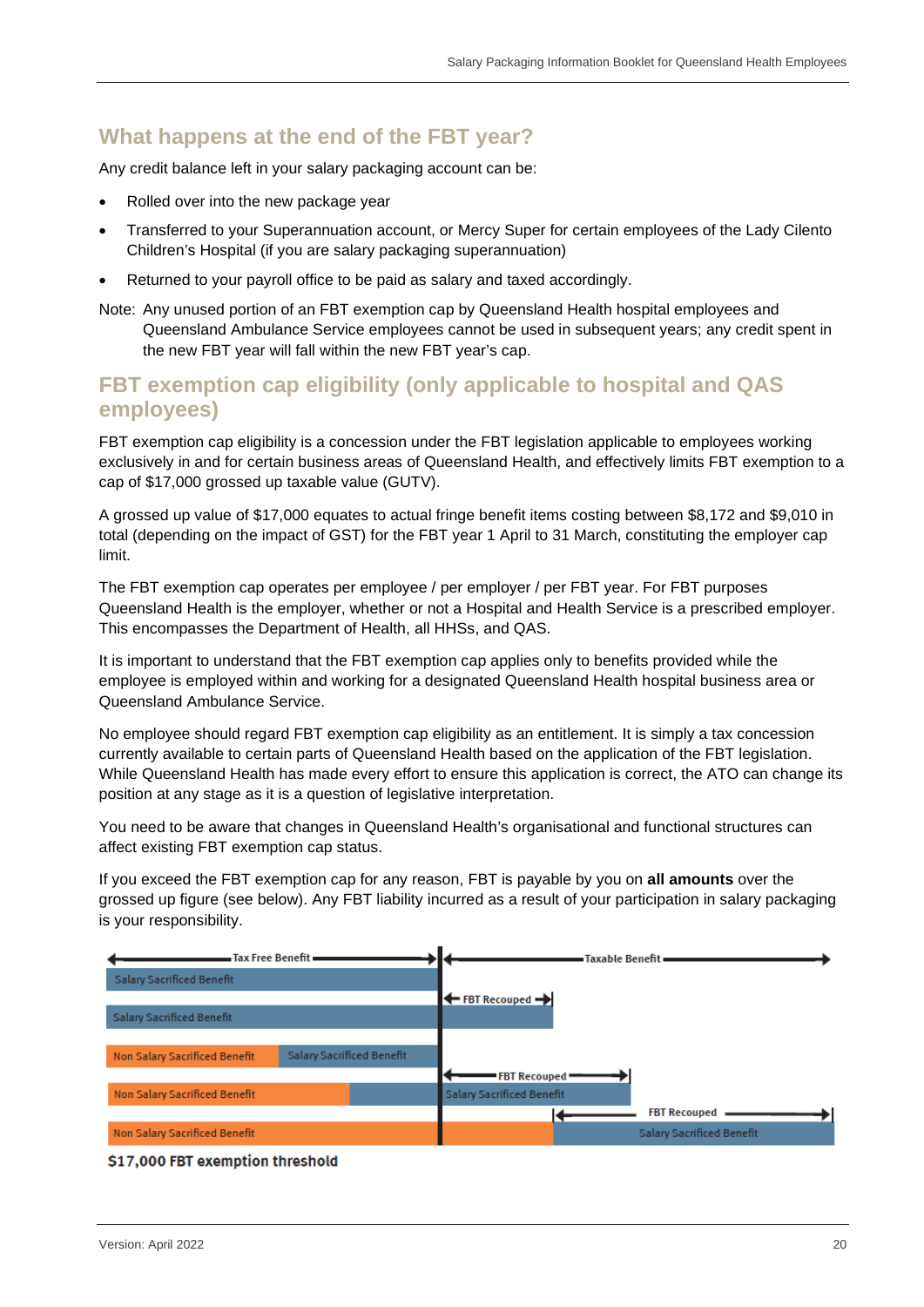### <span id="page-20-0"></span>**Change of FBT exemption cap status due to role change**

When transferred, seconded, promoted, relieving or otherwise undertaking duties in another position, unit or agency (permanently, temporarily or part-time) and whether or not your payroll office processing site changes, your FBT exemption cap eligibility may alter. This can affect your liability for FBT.

FBT exemption cap eligibility audits are undertaken on a regular basis to identify any employees incorrectly claiming eligibility for the FBT exemption cap.

You will be responsible for any FBT owing and for any shortfall that may occur in your salary packaging due to any change in your FBT exemption cap eligibility.

### <span id="page-20-1"></span>**18. Reportable fringe benefits amount and government allowances**

The RFBA will not be included in your taxable income or affect the amount of standard Medicare levy you pay. The RFBA will, however, be used for income tests such as:

- Medicare levy surcharge
- HELP (formerly HECS) repayments
- child support obligations
- entitlement to certain income tested government benefits.

The RFBA will be taken into account in the income tests for some other benefits but will include the nongrossed up value. This includes benefits such as:

- Family Tax Benefit
- Child Care Benefit
- Youth Allowance (parental income test).

For further details please:

- contact the Tax Information Line 132 861 (toll free)
- refer to the **ATO** website.

### <span id="page-20-2"></span>**19. GST input tax credits**

Any benefit item expense paid or reimbursed that has applicable GST will be eligible to be claimed back from the ATO if a valid tax invoice is provided as substantiation.

Employees do not have to pay GST at time of claiming, as the GST is floated by the Salary Packaging Administrators.

### <span id="page-20-3"></span>**20. Non-salary packaged taxable fringe benefits (applicable only to hospital & QAS employees)**

It is your responsibility to advise your Salary Packaging Administrator on the GUTV of non-salary packaged benefits provided by your employer (even if it is only an estimate) and to also advise on any expected changes to this value.

The Salary Packaging Administrator uses this estimate to monitor the employee's total GUTV against the \$17,000 cap.